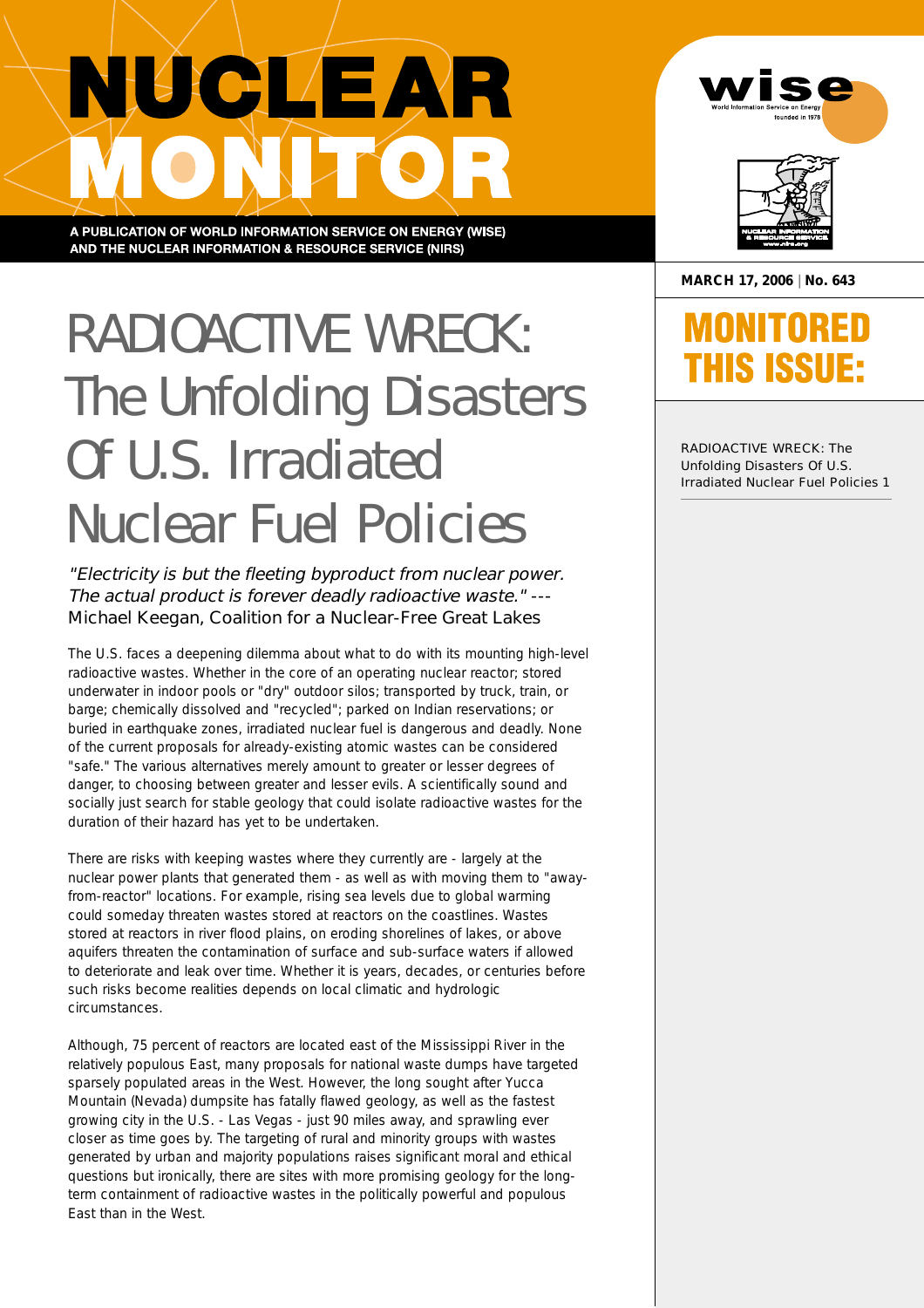The goal of U.S. high-level radioactive waste policy must be to isolate the radiation for the duration of its hazard, to prevent environmental contamination, health and genetic damage, and the re-use of the wastes for weapons purposes. The only real answer to the nuclear waste problem is not to make anymore in order to prevent the doubling or tripling the size of the dilemma we already face.

#### **What is High-Level Radioactive Waste?**

The nuclear establishment in industry and government euphemistically refers to high-level radioactive waste as "spent" or "used" nuclear fuel. Irradiated nuclear fuel discharged from atomic reactors is highly radioactive, a million times more so than when first loaded into a reactor core as "fresh" fuel. This is due to the build up of fission products and transuranic elements during uranium atom splitting. If unshielded, irradiated fuel recently removed from a reactor could deliver a lethal dose of beta, gamma, and neutron radiation to a person standing close enough in seconds. Even after decades of radioactive decay, a few minutes of unshielded exposure would be enough to deliver a fatal dose. The vast quantities of radiation contained in concentrated stockpiles of irradiated fuel, if expelled into the environment by accident or on purpose, could kill or injure tens or even hundreds of thousands of people - or millions over time - and contaminate entire regions, causing hundreds of billions of dollars worth of damage.

Certain radioactive elements (such as alpha emitters, the most well known of which is plutonium-239) in "spent" fuel will remain hazardous to humans and other living beings for hundreds of thousands to millions of years. Thus, even if buried underground in leaky geology, these wastes could eventually escape back out into the biosphere, with disastrous consequences.

Reprocessed high-level radioactive wastes (HLRW) - the highly radioactive liquid, sludge, or re-solidified "leftovers" from physically chopping up and then chemically dissolving irradiated fuel in order to extract still-fissile plutonium and uranium have most of the same hazardous characteristics as un-reprocessed irradiated fuel. Irradiated fuel and high-level nuclear wastes are among the most hazardous poisons ever created. In addition, there is the danger that fissile materials still present in the wastes can form a "critical mass," causing an inadvertent nuclear chain reaction that would generate a deadly beam of neutrons and possibly even enough heat to melt through the container within which it is held, worsening danger and hastening leakage. Thus, these wastes must be shielded for centuries, prevented from going critical for millennia, and isolated from the living environment virtually forevermore into the future.

#### **How Much Radioactivity Is Where?**

Nuclear fuel undergoing fissioning represents the most radioactive stage in the nuclear fuel chain. Due to a large number of radioactive isotopes with short lasting but acute hazards, a typical commercial reactor contains around 15 billion curies of radioactivity during operations. The bad news is that if just a fraction of that radiation escapes into the environment, it can cause widespread catastrophe. The Chernobyl nuclear power plant explosion and fire in 1986 involved an operating reactor and the resulting devastation impacted not only Ukraine, Belarus, and Russia, but also sent radioactive fallout across Europe and around the Northern Hemisphere.

The good news is, just one month after shut down, a reactor core's curie count decreases by 50 percent. How many environmental hazards or national security threats can be cut in half in just one month's time? (1) Given reactor locations behind thick reinforced concrete containment shells in many cases - it would be challenging, but not impossible, for a direct attack on the reactor core to succeed. However, indirect attacks on a nuclear power plant's "soft spots" (control rooms, for example, are often outside containment and electricity supply to vital safety systems are both very vulnerable) could directly lead to a meltdown and catastrophic radiation release. As David Lochbaum at Union of Concerned Scientists has stated, "kill the brain, and the body is soon to follow." (2)

On-site storage pools contain most of the accumulated irradiated fuel ever generated at the reactor. Even after decades of thermal cooling and radioactive decay, individual pools still hold tens to hundreds of millions of curies. Thus, disastrous radiation releases could erupt from a pool that has lost its cooling water due to accidental boiling or drain down, or a deliberate terrorist attack. (3)

Outdoor dry storage casks, often vertical concrete and/or metal cylinders about 20 feet tall and 10 feet in diameter, are used at a growing number of nuclear power plants to hold the oldest wastes from pools with overfilling capacity. Each cask can hold, on average, hundreds of thousands to millions of curies. (4) Gigantic rail, barge, and heavy haul truck transport casks, weighing well over 100 tons, are of similar or identical size and radioactivity content to storage-only casks; they contain well over 200 times the long-lasting radioactivity released by the Hiroshima atomic bomb. Smaller truck casks for highway use each contain 40 times the radiation released at Hiroshima. (5)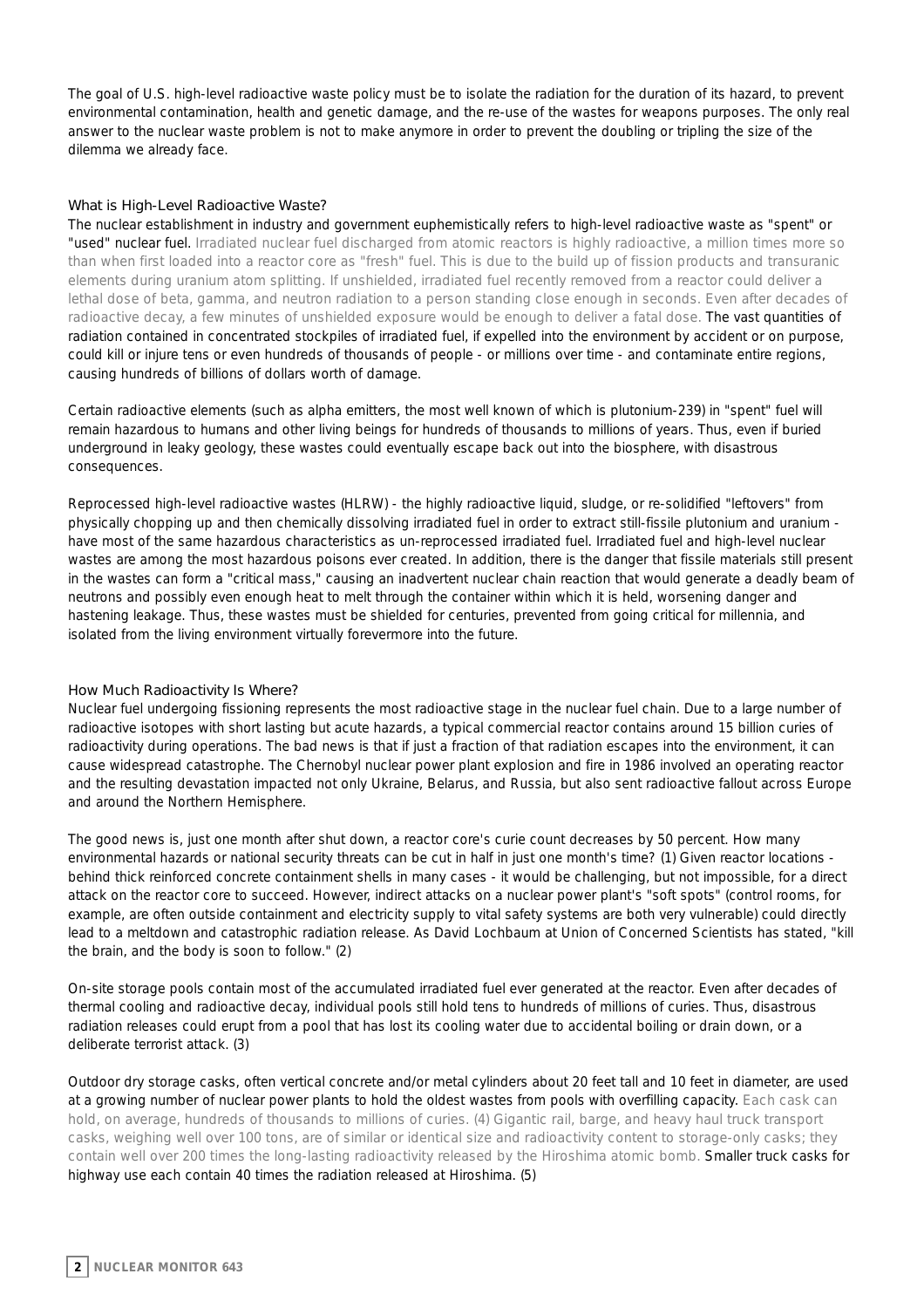Currently proposed centralized "interim" storage, permanent burial, and/or reprocessing facilities would concentrate large quantities of irradiated fuel from the 103 still-operating reactors and the 28 that have been permanently shut-down, as well as any that might be built in the future. The proposed Private Fuel Storage, LLC "interim" storage site for commercial irradiated fuel would park 40,000 metric tons - about 75 percent of the current nationwide stockpile - on an open air surface facility at the Skull Valley Goshutes Indian Reservation 45 miles upwind from Salt Lake City, Utah. The proposed permanent repository at Yucca Mountain, Nevada would hold 63,000 metric tons of commercial irradiated fuel (100 percent of the total projected to exist in the U.S. in 2010, but far less than would be produced should every reactor operate for its entire licensed term, and even less if reactors receive and operate for 20-year license extensions), plus an additional 7,000 metric tons of U.S. Department of Energy irradiated fuel and HLRW from the nuclear weapons complex, Navy nuclear fuel, U.S. research reactors, returned foreign research reactor fuel, etc. A national commercial waste-reprocessing center, as recently proposed after a 30 year halt on commercial reprocessing in the U.S., would likewise concentrate large quantities of irradiated fuel and HLRW in one location.

#### **Dangers of Pool Storage**

Storage pools located indoors at operating and permanently shutdown commercial nuclear reactors in the U.S. hold most of the irradiated fuel ever generated at those reactors. Thus, decades worth of waste, representing multiple full reactor core inventories, are stored in pools. (6) In fact, the pools at some reactors are crammed so full of waste that the density of nuclear fuel approaches that of operating reactor cores. (7) Boron dissolved in the storage pool water and boron impregnated metal sleeves placed between adjacent nuclear fuel assemblies are all that prevents inadvertent nuclear chain reactions in the pools due to the still-fissile contents of neighboring irradiated fuel assemblies! The vast majority of irradiated fuel generated over the past 50 years at commercial reactors is still stored in on-site pools. For reactors lacking dry cask storage, the pool often contains all the irradiated fuel ever generated there.

But "wet" storage underwater presents significant hazards. Water must continually cover irradiated fuel to provide both radiation shielding and thermal cooling. Water of sufficient depth must cover the waste to limit the radiation doses received by nuclear workers near the pools, and pumps must continually circulate the water to keep the thermally hot wastes cool. These operations must continue 24 hours a day, 7 days a week, for decades on end. Loss of the cooling water, or loss of circulating pumps such as by electricity outage, starts a ticking clock that could end in catastrophe. Both accidents and intentional attacks threaten these pools packed full of deadly atomic wastes. Examples of significant accidents in pools include inadvertent drain downs, such as at the Dresden nuclear power station in Illinois, and accidental dangles of heavy loads (namely, fully loaded radioactive waste dry casks, weighing tens of tons) for many hours or even days on end at such reactors as Prairie Island, Minnesota and Palisades, Michigan. (8) Depending on the configuration of the pool and its surroundings, the accidental drop of a heavy load could damage vital safety equipment for the pool, the operating reactor or even the pool itself, causing a loss of cooling water or the irradiated fuel located underneath (or in the dry cask itself).

In February 2001 the U.S. Nuclear Regulatory Commission (NRC) reported that the irradiated fuel in a drained pool could spontaneously combust. Without cooling water, the irradiated fuel could overheat so badly that the zirconium metal cladding on the nuclear fuel rods could catch fire. The fire could spread throughout the densely packed pool, engulfing decade's worth of accumulated high-level waste. The resulting atomic inferno would release catastrophic amounts of radioactivity in the escaping smoke, killing over 25,000 people as far as 500 miles downwind due to lethal acute doses and radiation-induced latent cancer fatalities. (9) Such deadly large-scale releases are all too possible given the fact that most pools, rather than being enclosed in radiation containment buildings, are merely housed in typical industrial warehousetype buildings. Thus, there is little to prevent massive amounts of radiation from escaping into the environment.

Certain General Electric-designed "boiling water reactors" have elevated pools that share exterior walls with the outside of the nuclear power plant building, with little more than a thin metallic roof overhead. Such reactors - some located near major cities - are particularly vulnerable to terrorist attack. Despite a National Academies of Science report and the concerted efforts of concerned citizens and environmental groups, neither the NRC nor the nuclear power industry itself have taken any visible action to address such potentially catastrophic national security vulnerabilities. (10) Densely packed irradiated nuclear fuel storage pools represent massive "dirty bombs" vulnerable to detonation by well-organized, determined attackers.

Alvarez et al. sum up the potential consequences, "A 1997 study done for the NRC estimated the median consequences of a spent-fuel fire at a pressurized water reactor that released 8 to 80 mega-curies of cesium-137. The consequences included 54,000-143,000 extra cancer deaths, 2,000-7,000 square kilometers of agricultural land condemned, and economic costs due to evacuation of US\$117-566 billion. It is obvious that all practical measures must be taken to prevent the occurrence of such an event." In short, "The long-term land-contamination consequences of such an event could be significantly worse than those from Chernobyl." (11)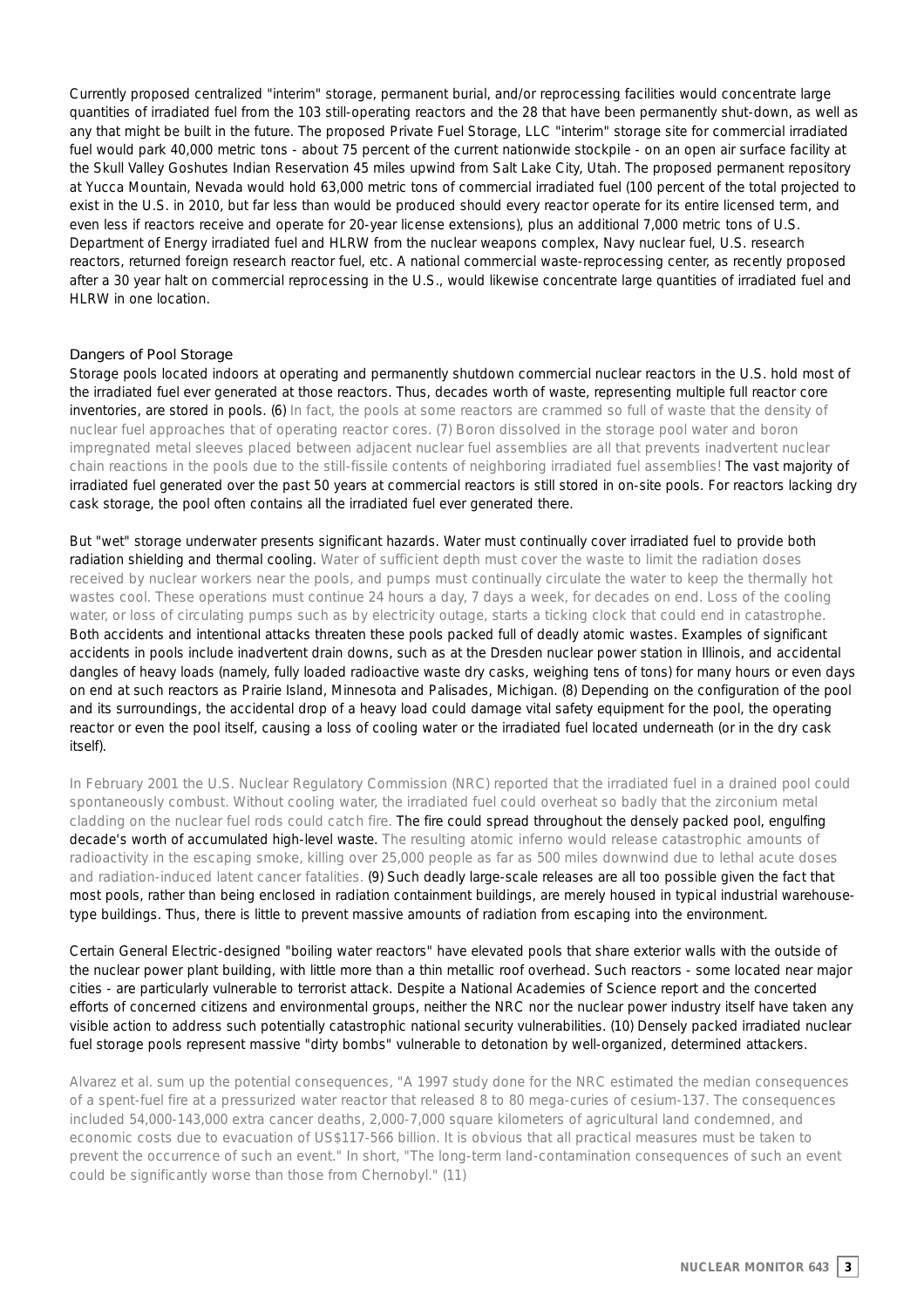#### **Dangers of Dry Cask Storage**

A few of the 28 permanently shutdown commercial reactors have had all their irradiated fuel transferred into on-site outdoor dry casks, followed by the dismantling of the pools themselves (thus leaving nowhere to handle the intensely radioactive fuel should an emergency situation develop with a loaded dry cask). A growing number of storage pools at operating reactors have already filled to capacity, leading to the establishment of "Independent Spent Fuel Storage Installations" (ISFSIs), which are arrays of dry casks sitting in the open air, congregated in rows on parking lot-like concrete pads at the reactors where the wastes were generated. By 2015 nearly all U.S. reactors' irradiated fuel storage pools will be filled to capacity. (12) Already, a total of 36 nuclear power plant sites have 762 dry casks fully loaded with irradiated nuclear fuel stored on site; 13 additional nuclear power plant sites are in process of installing dry cask storage installations. (13) Thus, the growing trend is for operating reactors to install dry cask storage on-site when their storage pools are overflowing with waste.

NRC-approved technical specifications require irradiated fuel to thermally cool and radioactively decay for at least five years underwater before the waste can be loaded into a dry cask (although NRC has granted exemptions to violations of such "tech specs" after the fact, as at Palisades in 1999). Thus, the most cooled and decayed fuel in a pool is often loaded into dry casks first. Operating plants transfer their older fuel assemblies into dry casks to free up space in the pools so that newly discharged fuel from the reactor core can begin its minimum five-year cool down underwater.

Some assert that dry cask storage is safer than pool storage. (14) For example, unlike pools, dry casks have no moving parts that can fail, instead relying on natural convection currents flowing through cask vents to keep the waste from overheating. In addition, as opposed to densely packed pools, which can contain all the irradiated fuel ever generated by a reactor in one location, dry casks force the placement of a plant's high-level waste stockpile into smaller, discrete amounts. Whereas a single accident or attack could involve the entire massive amount of waste contained in a pool, an accident or attack involving a single dry cask would involve only a fraction of a plant's irradiated fuel.

However, while dry cask storage may have some advantages over pools, it is far from safe and since waste cannot be taken immediately from the reactor core and put into dry casks, the use of pools cannot be eliminated for operating reactors. In just the first two decades of dry cask storage in the U.S., nuclear utilities have amassed a troubling history of accidents and incidents. (15)

For example, a hydrogen gas explosion within a dry cask at the Point Beach, WI nuclear plant in 1996 was forceful enough to dislodge a 4,000 pound cask lid several inches ajar, endangering workers and risking damage to the fuel within the cask, fuel in the pool below, or even a drain down of the pool itself. There have been repeated violations of quality assurance and control, and shoddy workmanship, during cask design and manufacture, resulting in defects that call the structural integrity of the containers into question. There has been no demonstrated safe unloading procedure for faulty dry casks. Dry casks, and the concrete pads they sit upon, violate NRC regulations but the Commission grants exemptions and deferments and continues to allow the faulty ISFSIs to be loaded and deployed. Dry cask storage at certain locations in the U.S. is vulnerable to the potential rising of sea levels due to global warming, flooding rivers, or eroding lakeshores. The longterm integrity of the irradiated fuel within dry casks is of concern, as it can reach temperatures of over 400 degrees Fahrenheit, as opposed to the 100-degree temperature maintained in "wet" pools. The eventual degradation of the dry casks themselves is an issue, risking the corrosion and deterioration of the waste inside over time, thus complicating and worsening the dangers of all future handling and storage of the irradiated fuel.

In addition to slow leaks or sudden accidents, dry casks are also vulnerable to terrorist attack. Kept outdoors and concentrated in tight rows in plain view, dry casks are easily identifiable and potential targets for attacks using remotely fired anti-tank missiles or other special weaponry, such as high explosives or shaped charges. A 1998 experiment at the U.S. Army's Aberdeen Proving Ground in Maryland showed that a TOW anti-tank missile was able to pierce a grapefruit sized hole through the side of a German CASTOR dry storage cask, considered by some to be the "Cadillac" of dry casks because of its 15-inch-thick cast iron walls. (16) Most U.S. dry casks, on the other hand, have at most a few inches of steel. Although concrete two feet or thicker is used to surround many U.S. dry casks as a radiation shield, anti-tank missiles easily obliterate this, as the Aberdeen test also showed. Thus, if terrorists had multiple missiles, they could defeat the concrete shield and internal metallic container of U.S. casks. Combined with an incendiary device, large amounts of radioactivity could be dispersed downwind through a high-temperature, long-duration fire. Like pools, ISFSIs are currently pre-deployed weapons of mass destruction awaiting detonation by a terrorist attack.

Given the vulnerabilities to terrorist attack, a coalition of environmental and public interest groups has called for "hardened" or "robust" ISFSIs - fortification or bunkering of dry casks behind thick layers of concrete, steel, and gravel. There have also been calls for "dispersing" casks - separating them at a distance from one another - so that even a large-scale explosive attack would involve only a limited number of fortified dry casks. (17) Despite such calls, NRC and the nuclear utilities themselves have taken no such actions, leaving ISFSIs vulnerable to attack.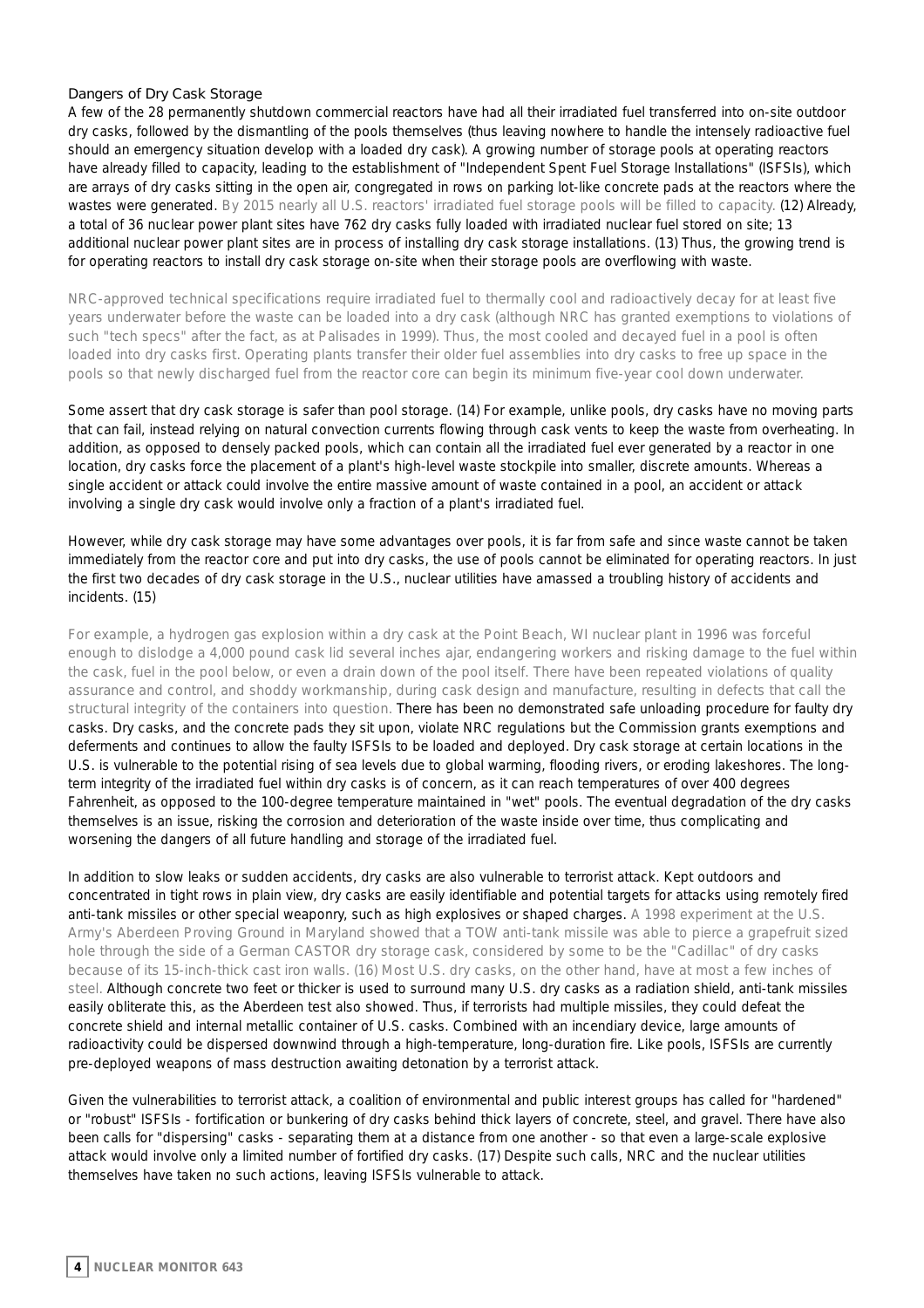#### **Dangers of Transportation**

There have been many calls from the nuclear power industry and its backers in government to transport irradiated nuclear fuel and high-level waste on U.S. roads, rails, and waterways. Many politicians and utilities have embodied NIMBY-ism (Not In My Back Yard) by advocating YIYFY-ism (Yes In YOUR Front Yard), targeting dumps at Yucca Mountain, Nevada (90 miles northwest of Las Vegas, the fastest growing city in the U.S.) and Skull Valley, Utah (45 miles upwind of the Wasatch Front and Salt Lake City, where much of the state's population lives).

The Private Fuel Storage (PFS) plan targeting Utah would launch 4,000 rail shipments to Skull Valley over a 20-year period. The Yucca Mountain Project could involve over 50,000 truck shipments, 10,000 rail shipments, and even 1,600 barge shipments on the Great Lakes, seacoasts, and numerous rivers. (18) Such proposals dwarf the total number - 2,500 to 3,000 - of irradiated fuel shipments that have taken place in the U.S. since the dawn of the Atomic Age 63 years ago. Even the limited experience of such shipments in the U.S. has seen numerous incidents and accidents, including radioactive leaks beyond the vehicle, as well as over 50 instances of shipments radioactively contaminated on the exterior of the shipping container, endangering not only workers, but also the general public. (19)

Shipping is probably the weakest link in the entire chain of irradiated nuclear fuel management. Waste going zero miles per hour in pools or dry casks is dangerous enough, but waste going 60 miles per hour or faster on the roads and rails introduces new and greater accident risks. Severe crashes, or long-lasting, high-temperature fires - all too common in real world accidents - could breach the shipping containers, releasing catastrophic amounts of radioactivity. Underwater submersion - involving a sunken barge or a shipment plunging off a bridge - could lead to contamination of drinking water, or even an accidental nuclear chain reaction due to leakage of neutron-moderating water into the fissile radionuclides still present in the waste. The National Academy of Sciences recently advised that fiery accident scenarios need more study. (20)

In addition, while irradiated fuel is almost never stored in downtown metropolitan areas (with the exception of a small number of research reactors at certain universities), during transport high-level atomic waste would travel right through the heart of hundreds of cities. This presents would-be attackers with a high profile opportunity to cause a catastrophic radiation release in a population center.

As mentioned above, conservative estimates reveal that each truck cask on the highways would carry up to 40 times the long-lasting radioactivity released by the Hiroshima atomic bomb. Rail and barge casks, six times larger, would carry over 200 times the long-lasting radiation released at Hiroshima. Release of even a fraction of this cargo would spell unprecedented radiological disaster. A study of a real world transport accident - a train fire in a tunnel beneath downtown Baltimore that burned, initially at very high temperatures, for several days in July 2001 - revealed that if just one train car load of irradiated nuclear fuel had been aboard, its shipping container would have failed and large amounts of radioactivity would have escaped for miles downwind in the billowing smoke clouds. Hundreds of thousands of Baltimore residents would have been exposed to the escaping radioactivity. Nearly US\$14 billion would have been required for clean up, or else thousands would have died from cancer after living amidst the contamination for just one year; living amidst the fallout for 50 years would have resulted in over 30,000 latent cancer fatalities. (21)

Thus, given the potential for severe accidents or attacks, these shipments represent "Mobile Chernobyls" and "dirty bombs on wheels" rolling through our communities. These risks are made all the worse because emergency responders nationwide especially volunteer fire departments along vast stretches of the interstates and railways across the country - are neither adequately trained nor equipped to deal with radiological releases. Although the federal Yucca Mountain plan involves a token, inadequate funding mechanism to pay for such emergency preparedness, the industry's PFS plan does not even contain that.

But even "incident-free" shipments are like mobile x-ray machines that cannot be turned off. NRC regulations allow for irradiated nuclear fuel shipping containers to emit 10 millirems per hour of gamma radiation (the equivalent of a chest xray) to persons standing six feet away; casks are permitted to give off 200 mrem/hr (equal to 20 chest x-rays) at their surfaces. (22) Thus, nuclear workers, truck drivers, locomotive engineers, railroad workers, inspectors, toll booth attendants, gas station employees and customers, innocent bystanders at rest areas, residents living along transport routes, and unsuspecting passersby on the highways all face radiation doses if they come too close to such shipments. If casks are externally contaminated with radioactivity, as has been documented scores of times in the U.S., and hundreds of times during shipments in Europe, then "routine" doses to the general public will be even worse. In 1997 and 1998, activists and investigative reporters revealed that 20-37 percent of all shipments into France's reprocessing facility were externally contaminated above regulatory limits - many emitting 500 times the permissible dose, and one emitting 3,300 times the permissible dose! (23) The National Academies of Science's BEIR VII report (Biological Effects of Ionizing Radiation) in 2005 re-affirmed that any dose of radiation, no matter how small, could inflict a negative health impact. (24)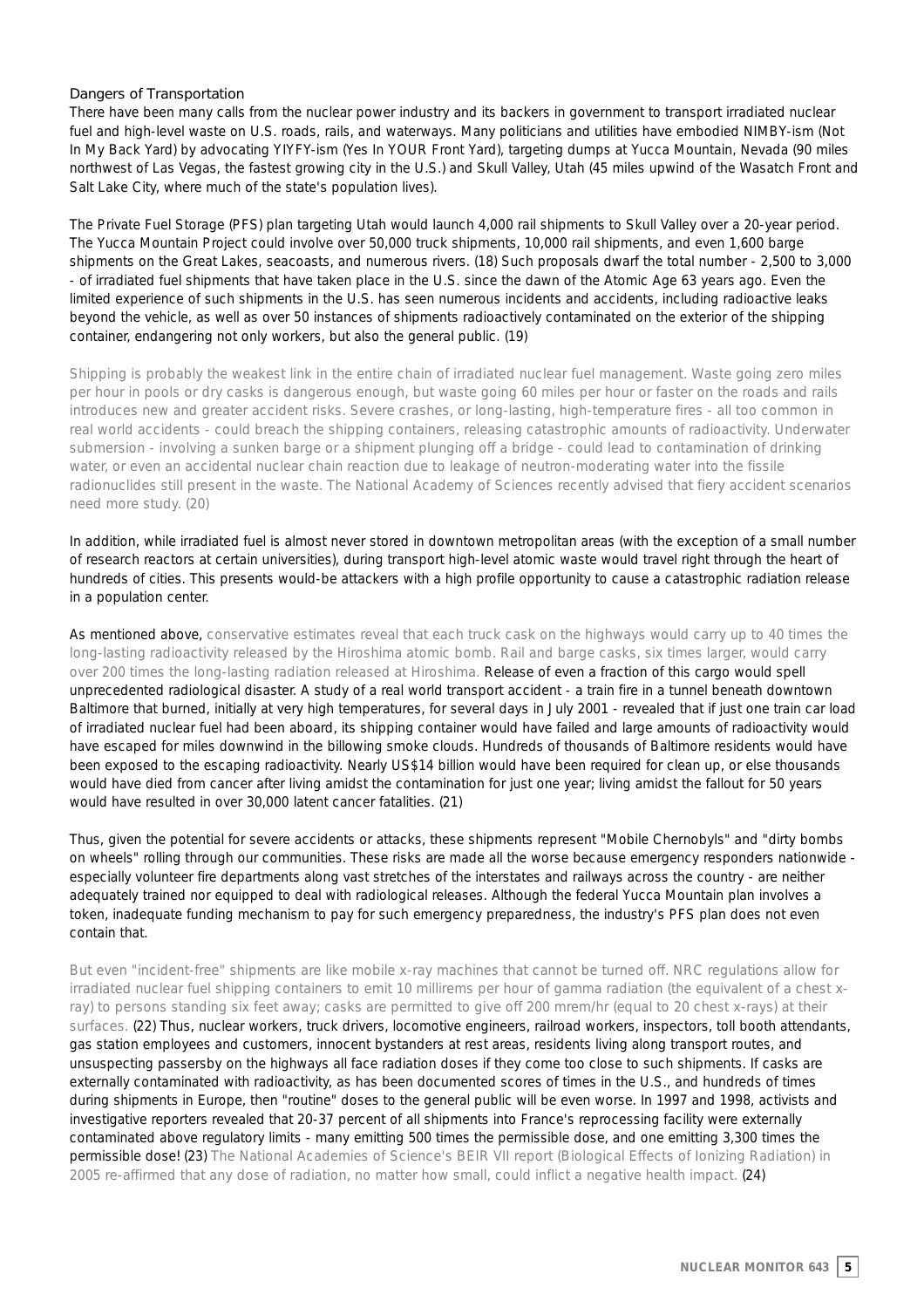Due to such shipping dangers, as well as resistance to proposed dumps, large-scale popular protests have erupted against irradiated fuel shipments. In Germany, tens of thousands have come out to block transports, sitting in roads and locking themselves to train tracks. In 1997, the German government deployed 30,000 police to guard a convoy of just six casks, costing US\$100 million. (25) Such protests are likely in the U.S. should proposed high-level waste dumps be opened and large-scale waste transports begin.

To see how close to a certain address is to targeted high-level radioactive waste transport routes to Yucca Mountain, go to http://www.ewg.org/reports/nuclearwaste/find\_address.php.

#### **The Dangers of Reprocessing**

A concerted effort is underway by the Bush Administration, some members of Congress, the Department of Energy (DOE), and certain segments of the nuclear industry, to revive commercial irradiated fuel reprocessing in the U.S. for the first time in over 30 years. The effort seems like a desperate clutching at straws for a nuclear waste "solution" in the face of the recent major setbacks to the Yucca Mountain and Skull Valley dump proposals (see below). Such a reprocessing relapse significantly threatens worker and public health, endangers the environment, and risks nuclear weapons proliferation.

Reprocessing involves the physical chopping up of irradiated nuclear fuel assemblies, which are then dissolved in hot, concentrated nitric acid in order to extract still-fissile uranium and plutonium, supposedly for re-use as nuclear reactor fuel. Reprocessing inevitably results in the creation of extremely large volumes of liquid high-level radioactive waste, which is significantly more difficult to prevent from leaking into the environment than is solid irradiated nuclear fuel, which is troublesome enough in its own right. Even if reprocessing goes according to plan, it results in significant "routine" liquid and gaseous releases of radioactivity into the environment, as well as high worker and public radiation doses.

Both Republican and Democratic presidential administrations have seen commercial reprocessing as a mistake. President Gerald Ford instituted a ban in October 1976, which Jimmy Carter endorsed, strengthened and extended in April 1977, citing commercial reprocessing as risking the proliferation of nuclear weaponry around the world. (26) Although Ronald Reagan overturned the reprocessing ban in the early 1980s, the high cost of fabricating nuclear reactor fuel from reprocessed commercial wastes as compared to using raw uranium straight from the mines has meant no revival of reprocessing in the U.S. to date.

Earlier attempts at commercial reprocessing in the U.S. ended in dismal failure. In addition, so-called "interim" irradiated fuel storage at reprocessing facilities has actually become de facto long-term, even permanent, storage in some cases.

General Electric's reprocessing facility in Morris, Illinois was built and opened in the early 1970s but never operated due to major equipment failures and technical problems. However, the 772 tons of high-level radioactive commercial waste stored underwater remain there to this day. Recently, NRC extended that facility's original operating license for another 20 years, until 2022. Thus a proposed reprocessing facility has instead become a several-decades-long storage site for commercial high-level radioactive waste from reactors from several states. A completely built commercial reprocessing facility in Barnwell, South Carolina was never operated due to the Ford/Carter nonproliferation ban on reprocessing, and because studies showed that the facility had unacceptable design, operational, and maintenance risks. (27)

The only actual U.S. operational experience with commercial reprocessing took place at West Valley, New York. The West Valley reprocessing center operated from 1966 to 1972. It reprocessed only about one-sixth of its design capacity for irradiated fuel due to chronic equipment breakdowns and accidents involving radioactive contamination. Thus, only about one year's worth of projected irradiated nuclear fuel output was actually reprocessed in six years of operations. The last unreprocessed irradiated fuel was not removed from the site until 2003, and vitrified (glassified) logs of highly radioactive waste still remain at the site, 40 years after its opening and 33 years after the cessation of reprocessing operations. In addition, high-level radioactive sludge remains in the underground storage tanks, threatening eventual leakage into Lake Erie. (28)

Reprocessing is ruinous for the environment. Despite only reprocessing 27 "runs" of irradiated fuel - an amount that was supposed to have been completed in the first year of operations - West Valley suffered severe radioactive contamination. There were fires, high worker exposures and radioactive releases into the water and the air - some of which left a radioactive "prong" of contamination identifiable decades later by aerial surveying. According to DOE, the clean up bill for the mess made by these minimal reprocessing operations at West Valley is projected to cost over US\$5 billion of taxpayer's money (in 1996 dollars; adjusted for inflation, the clean up bill has now surmounted US\$6 billion). (29)

Reprocessing advocates have touted the European reprocessing model as one for the U.S. to follow. But according to a 2001 report published by the European Parliament's Scientific and Technological Options Assessment, 80 percent of the collective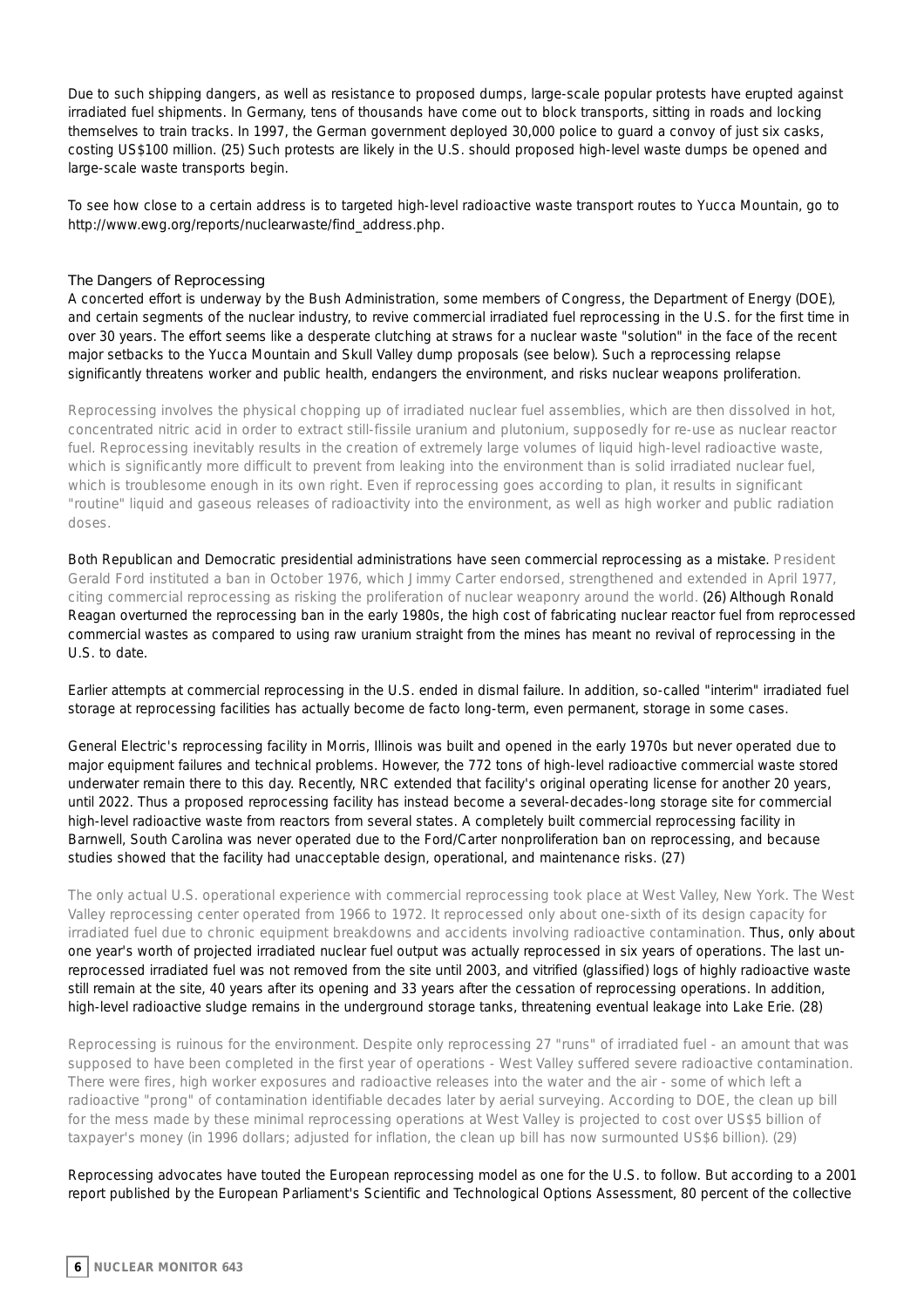radiation dose of the entire French nuclear power industry, and 90 percent of the radioactive emissions and discharges from the British nuclear power program, come from commercial waste reprocessing. The collective radiation dose from 70 years of "routine" (that is, accident-free) operations of the French and British reprocessing plants would be equivalent to the collective radiation dose from the Chernobyl nuclear catastrophe. Toxic chemicals used in these reprocessing facilities, in addition to the radioactive discharges, are also potentially harmful to human health. (30)

The British reprocessing center at Sellafield has discharged over 1,000 pounds of plutonium - known to be carcinogenic in microscopic quantities if inhaled or ingested - into the sea, which has been detected in children's teeth throughout the British Isles. The plutonium concentration in children's teeth decreases with distance from Sellafield, an indication that releases from the reprocessing facility is to blame. (31) Radioactive contamination of the seafood supply has caused downstream governments from Ireland to Scandinavia to protest at the large-scale radioactive discharges into the ocean. (32)

Sellafield's workforce has been the most highly exposed to radioactivity when compared to the rest of Western Europe and North America. A study has found a significant, positive association between a father's preconception ionizing radiation exposure and the stillbirth of his child. Yet another study has found that male Sellafield workers' exposures increase their children's risk of leukemia and non-Hodgkin's lymphoma. (33)

#### A large accidental leak of highly radioactive liquids containing 20 tons of uranium and enough plutonium to make 20 nuclear warheads that occurred on April 19, 2005 threatens to permanently close Britain's US\$3.8 billion reprocessing facility. (34)

The La Hague reprocessing facility located on the Normandy coast is owned and operated by the French government. The seafloor sediments beneath the pipeline dumping radioactive liquid wastes from La Hague into the English Channel are so contaminated that, under British law, they would be classified as "intermediate level wastes," requiring special handling and deep geologic disposal. (35) A study of the population around La Hague has found an increase in childhood leukemia. However, this increase was associated with the radioactive pollution of the environment around the facility, not paternal radiation exposure of workers as at Sellafield. Consumption of local fish and shellfish, as well as mothers and children visiting the local beaches, have been associated with increased risk of contracting leukemia. A subsequent study verified an increase of leukemia among children under the age of ten within ten kilometers (6.6 miles) of the facility, especially lymphoblastic leukemia. (36)

Although increases of childhood diseases and stillbirths have been found in populations around both Sellafield and La Hague, some researchers question whether the maladies have come from plant workers suffering radiation-induced gene mutations that later damage their offspring, or whether parents' and children's direct exposure to radiation in the environment is the culprit. Regardless of the pathway by which the radiation has traveled to cause this health damage, elevated levels of certain childhood diseases and stillbirths are present around these currently operating reprocessing facilities in Europe.

#### Incredibly, the supposed reason for reprocessing commercial wastes in the first place - "recycling" the fissile plutonium and uranium - has largely fallen apart, as shown by the failure of France's "Superphenix" plutonium breeder reactor. Thus, both France and Britain have mounting stockpiles of separated, weapons-usable plutonium with nowhere to go.

Commercial reprocessing in Britain, France, and the U.S. sets an example for other countries to follow. Those countries might then choose to channel their separated plutonium into nuclear weaponry. India secretly reprocessed the wastes from its "Atoms for Peace" reactors, and then used the separated plutonium to explode its first nuclear weapon in 1974. In fact, India's nuclear detonation is what led President Ford to ban commercial waste reprocessing in the U.S. as a nonproliferation safeguard. Reviving reprocessing in the U.S. invites nuclear weapons proliferation around the world.

Military reprocessing to extract plutonium from irradiated fuel generated in DOE reactors for nuclear weapons purposes in the U.S. has likewise caused severe radioactive contamination and the build up of troublesome liquid high-level radioactive wastes at such sites as the Hanford Nuclear Reservation in Washington State, the Idaho National Lab (INEL), and the Savannah River Site (SRS) in South Carolina. Many hundreds of gigantic belowground storage tanks hold huge volumes of intensely radioactive liquids and sludges at these three sites. A significant number of these tanks have already leaked their contents into the ground, threatening local groundwater, such major rivers as the Columbia and Savannah, and such major aquifers as the Snake and Tuscaloosa. In addition, the DOE plan to permanently abandon high-level radioactive sludges in the tanks at INEL and SRS by pouring concrete grout on top of them, sponsored in the U.S. Senate by Lindsay Graham (Republican-South Carolina), threatens to severely contaminate the Snake River Aquifer, Savannah River, and Tuscaloosa Aquifer as the metallic tanks corrode, the concrete grout deteriorates, and the radioactive sludges flow into the waterways over time. If just a fraction of the radioactive strontium (one of hundreds of radioactive poisons present) leaks into the Savannah River from SRS's reprocessing sludges, the river water will violate the Safe Drinking Water Act. (37) DOE's sludge abandonment policy seriously threatens public health and the environment downstream from INEL and SRS. Attempts to vitrify the high-level liquid wastes at these reprocessing facilities have encountered many difficulties. There is the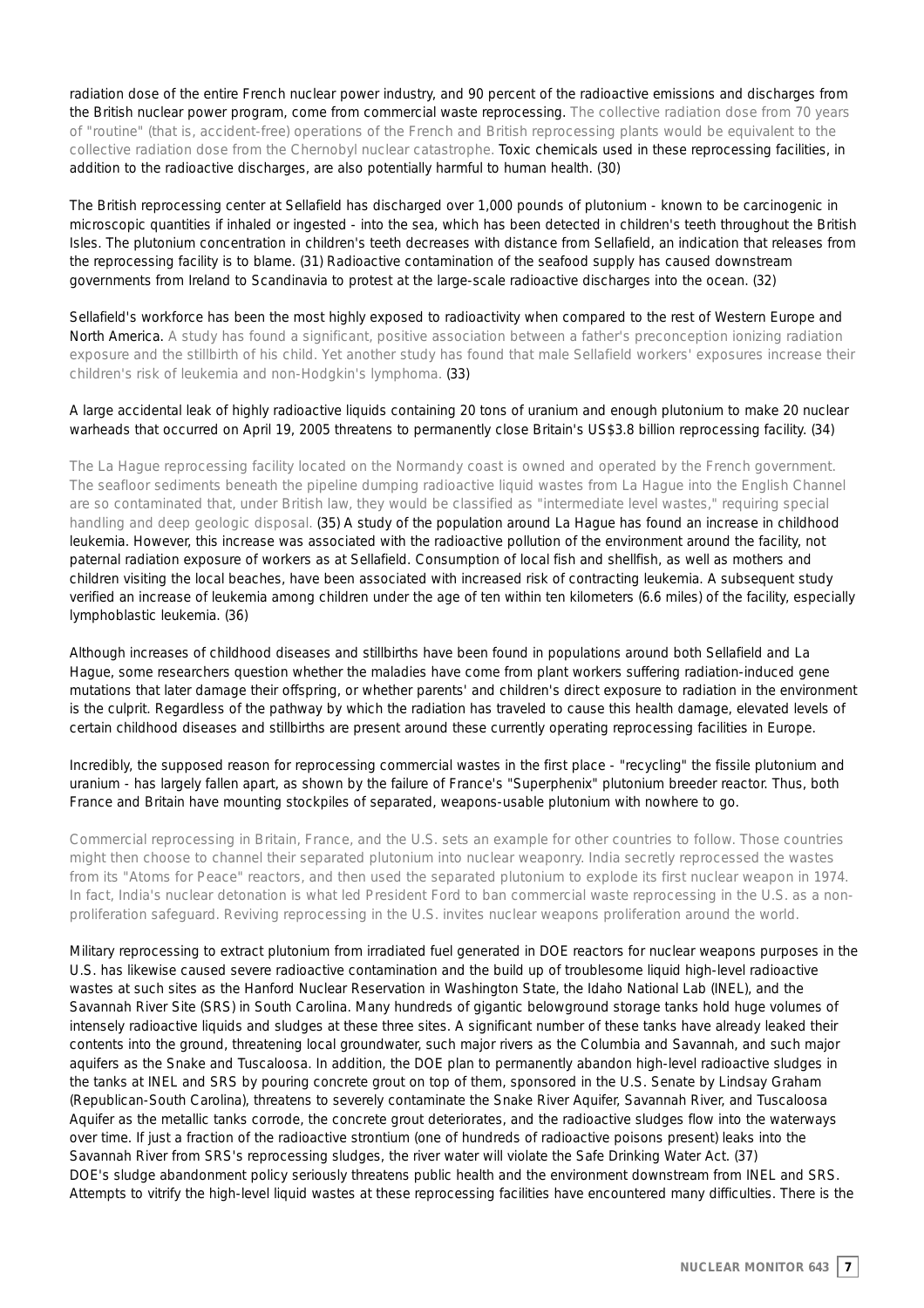added concern that vitrified liquid wastes, due to the high thermal heat and intense radioactivity, will break down over time once buried in a repository, leading to massive radioactive leakage at such sites as Yucca Mountain. (38) The total cost of cleaning up the radioactive messes caused by military reprocessing could reach into the tens or even hundreds of billions of dollars. The amount of health and genetic damage inflicted on workers and the public downwind and downstream of these facilities, although substantial, may never be fully known. (39)

Ironically, because military irradiated nuclear fuel spends much less time undergoing fissioning inside reactors than commercial irradiated fuel does, military irradiated fuel contains significantly less radioactivity than commercial waste. In addition, a much larger quantity of commercial irradiated fuel has been generated in the U.S. than military irradiated fuel. Thus, the high costs, environmental degradation, and health damage caused by military reprocessing could be far surpassed by full scale commercial waste reprocessing.

#### **The Failures of "Interim" Storage**

The nuclear establishment has continuously sought to open national or regional "interim" storage sites - essentially surface parking lots, huge away-from-reactor ISFSIs - for commercial irradiated nuclear fuel. Shamefully, both government and industry, in a blatant example of environmental racism, have targeted mostly Native American reservations. (40)

The U.S. government established the Office of the Nuclear Waste Negotiator within DOE from 1987 to 1994. Despite actively targeting dozens of tribal reservations for "temporary" dumps, and offering hundreds of thousands to millions of dollars to these often low-income communities of color, the Negotiator failed to open a "Monitored Retrievable Storage" (MRS) site. This hard won environmental justice victory was largely due to the determined efforts of traditional activists within the targeted communities, such as Grace Thorpe at Sauk and Fox Reservation in Oklahoma and Rufina Marie Laws at Mescalero Apache Reservation in New Mexico, aided by grassroots environmental allies throughout the country.

The nuclear industry picked up where the Negotiator left off. A consortium of nuclear utilities formed Private Fuel Storage, LLC (PFS) in 1994. PFS first attempted to ram through a dump targeted at Mescalero Apache Reservation but when popular resistance proved too strong there, PFS shifted to targeting the tiny (120 member) Skull Valley Band of Goshutes Indian Reservation in Utah. The Goshute community has suffered the trauma of being targeted by this dump ever since. (41)

Margene Bullcreek, founder of Ohngo Gaudedeh Devia ("Timber Setting Community," in Goshute), has led the resistance to the dump on the Skull Valley reservation. The State of Utah led the fight against the PFS proposal during the NRC licensing proceeding. The 1997 to 2005 proceeding culminated in split-decision approvals for the license by NRC's Atomic Safety Licensing Board (two to one vote) and Commission (three to one vote). The main controversy involved the adjacent Utah Test and Training Range, one of the biggest and busiest U.S. Air Force bombing and missile test ranges in the country. Seven thousand F-16s fly over Skull Valley every year. The lone engineer on the licensing board warned that the lack of adequate crash data, and risk of design and manufacturing errors on the Holtec dry casks to be used at PFS, prevented him from agreeing that an accidental F-16 fighter jet crash into PFS would not release radiation in excess of NRC standards. Nuclear safety whistleblower Oscar Shirani, fully supported by retired NRC dry cask inspector Dr. Ross Landsman, alleges that Holtec casks suffer just such serious quality assurance violations. (42) NRC Commissioner Gregory B. Jaczko also voted against granting PFS a license. (43)

The State of Utah tried to raise the issue of deliberate terrorist attack against PFS during the proceeding. But not only has NRC refused to take action against such threats, in December 2002 it forbade states, environmental groups, and concerned citizens from raising such security issues in all future licensing procedures. (44)

Utah, and its federal congressional delegation, has fought PFS at every turn. In December 2005, the Utah congressional delegation succeeded in establishing a federal wilderness area in Skull Valley that effectively blocks PFS's preferred rail route extension for delivering irradiated fuel to the Goshute Reservation. (45) In addition, U.S. Senator Orrin Hatch of Utah pressured several PFS member utilities, including major shareholder Xcel Energy of Minnesota, to pledge not to fund PFS past the licensing stage. (46) Such blows may not kill PFS outright, but they represent major nails in the coffin.

In addition to Native American reservations, proponents of the permanent burial site at Yucca Mountain tried from 1995 to 2000 to open so-called "interim" dry cask storage at the Nuclear Weapons Test Site right next door, a naked attempt to shove the proposed repository down Nevada's throat long before the site characterization studies were finished. President Clinton's veto, sustained by a veto-proof margin in the U.S. Senate, assured by Nevada's tireless congressional delegation and the united U.S. environmental movement, stopped "interim" storage in Nevada time and time again - a major grassroots environmental victory over the powerful nuclear establishment.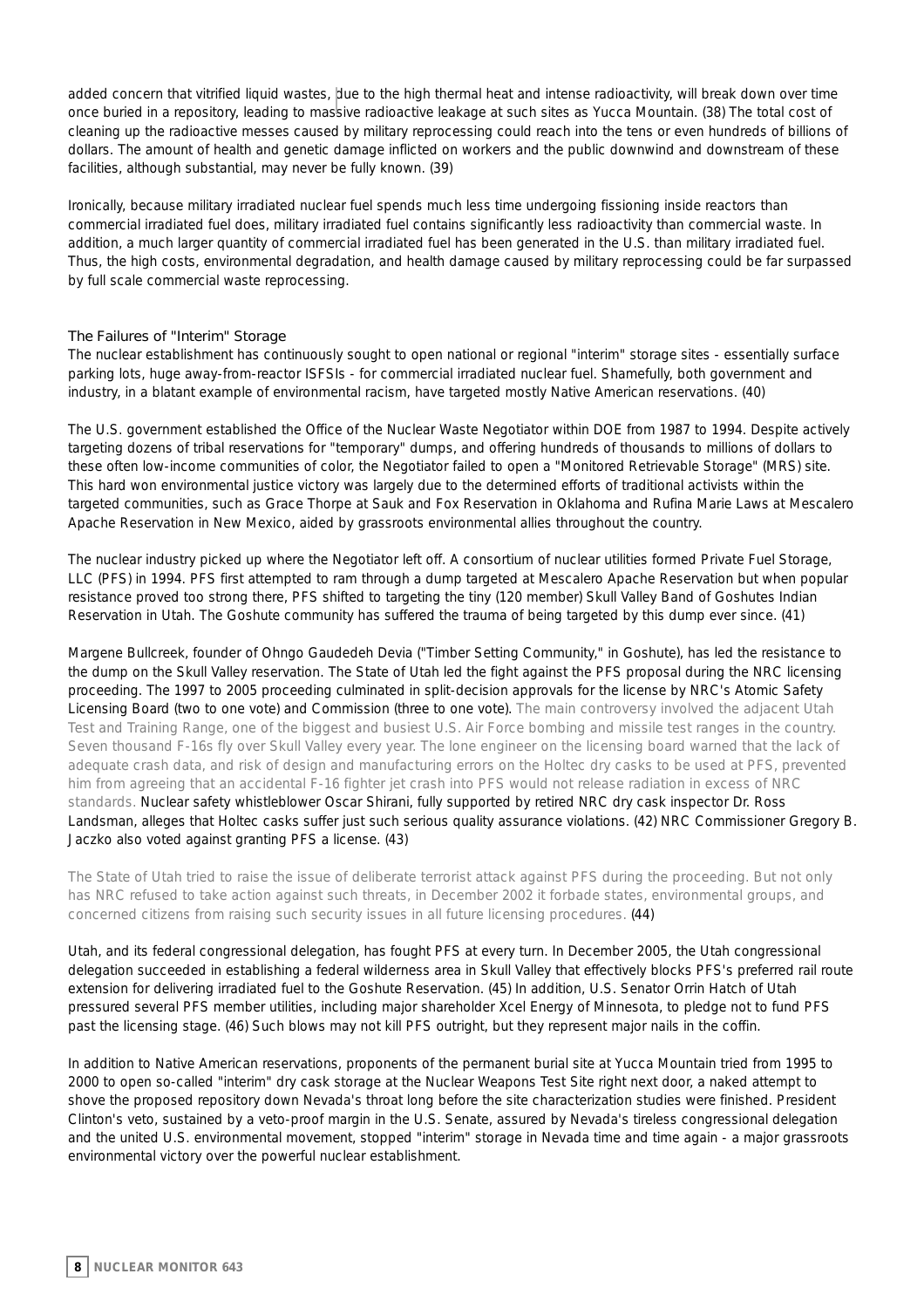#### **The Failures of "Permanent Disposal"**

Politics, not science, has driven the Yucca Mountain Project from the very beginning. Yucca was singled out for the country's first repository not because it had suitable geology, but rather because Nevada was seen as a politically vulnerable state. In fact, from 1987 until today, safety and environmental protection regulations have been repeatedly weakened or eliminated altogether to keep the ill-conceived, dangerous Yucca proposal afloat. (47)

Yucca is very seismically active. Nevada is the third most earthquake-prone state after Alaska and California. Between 1976 and the late 1990s, over 600 earthquakes, registering 2.5 or greater on the Richter scale, struck within 50 miles of Yucca. In 1992, a 5.6 quake with its epicenter just 10 miles from Yucca did extensive damage to DOE's field office there. Thirty-three fault lines have been identified within and adjacent to Yucca Mountain. All this earthquake activity has fractured and fissured Yucca's geology, creating pathways for radioactive gases and water-borne radioactive particles to leak out of the dump into the environment. Yucca could also face catastrophic risks associated with volcanic activity. (48)

In the early 1990s, it was determined that Yucca would violate EPA's generic repository standards in terms of how many people downwind would be killed by escaping radioactive gases such as very long-lasting carbon-14. In response, the U.S. Congress, under pressure from the nuclear power industry, DOE, and the first Bush Administration, passed amendments to the Nuclear Waste Policy Act (NWPA) of 1982 that ordered EPA to set site-specific standards applicable only to Yucca, thereby "getting around" the deadly gaseous releases. (49)

By 1997, it was determined that in less than 50 years, rainwater had percolated down through fractures and fissures at Yucca all the way to the proposed repository level 800 feet beneath the mountain's crest (this is a mere 120 feet beneath the valley surface adjacent to Yucca). Thus, in just decades or at most a few centuries, infiltrating rainwater could corrode waste burial containers, release radioactivity, and carry it downstream to the farming community of Amargosa Valley, Nevada. There, it could be ingested as drinking water, or in animal products and crops that would biologically store radioactivity from Yucca groundwater used for irrigation. (50)

The fast flow rate of water through the Yucca site violated DOE's own Site Suitability Guidelines, established in 1984. The relevant guideline held that a proposed repository must be disqualified if water flowed through its geology and back out into the living environment in less than a thousand years. In late 1998, over 200 environmental and public interest groups petitioned DOE to disqualify Yucca based on this fast flow rate of water. (51) DOE responded that it needed more time for scientific studies. However, in 2001, DOE simply did away with its 17-year-old Site Suitability Guidelines altogether, again "getting around" the fast flow rate of water. (52) Less than a month later, DOE declared Yucca suitable for development as a repository. In 2005, the State of NV discovered 'smoking gun' emails written by U.S. Geological Survey scientists working at Yucca that appear to show falsification of data regarding the vital issue of water infiltration and hydrology. (53)

Dr. Arjun Makhijani, who served on EPA's advisory panel for generic repository regulations in the 1980s, refers to such rollbacks of environmental protections at Yucca as "double standard standards." Although he favors deep geologic burial as the best alternative, he opposes Yucca because it is amongst the worst geology in the country that could have been chosen. (54)

The Yucca Mountain Project suffered another major blow in July 2004 when the U.S. Court of Appeals for the D.C. Circuit ruled in favor of the State of Nevada and a coalition of environmental groups, including NIRS, that the EPA's arbitrary cut off of radiation regulations at 10,000 years post burial was illegal. The Court ordered EPA to re-write its Yucca regulations so that they protect public health out to the period of peak dose downstream. (55) Although EPA's revised rule now purports to regulate radioactivity out to a million years post burial, the proposal would allow for radiation doses at least 23 times higher for future generations than would be allowed for current generations. This would result in a 1 in 36, or even worse, cancer rate due to Yucca's leaking wastes. Such a disastrously weak regulation would almost certainly lead to another court challenge. (56)

The NWPA mandated that DOE begin accepting wastes at a national repository by January 31, 1998. This proved to be impossible, as Yucca was not even approved to enter its licensing phase - by Congress and George W. Bush, overriding Nevada's veto - until 2002. DOE was then supposed to submit its Yucca license application to NRC by October 23, 2002 but this did not happen and has not happened to date as delays continue to plague the project.

In 2001, DOE had to fire its legal counsel, Winston and Strawn, when it was revealed that contract lawyers preparing DOE's license application to NRC were simultaneously lobbying Congress on behalf of the Nuclear Energy Institute for the approval of Yucca. DOE is already over three years late in filing its license application, and recent statements indicate DOE cannot apply until 2007 at the earliest. NRC's licensing proceeding would take at least an additional 3 to 4 years.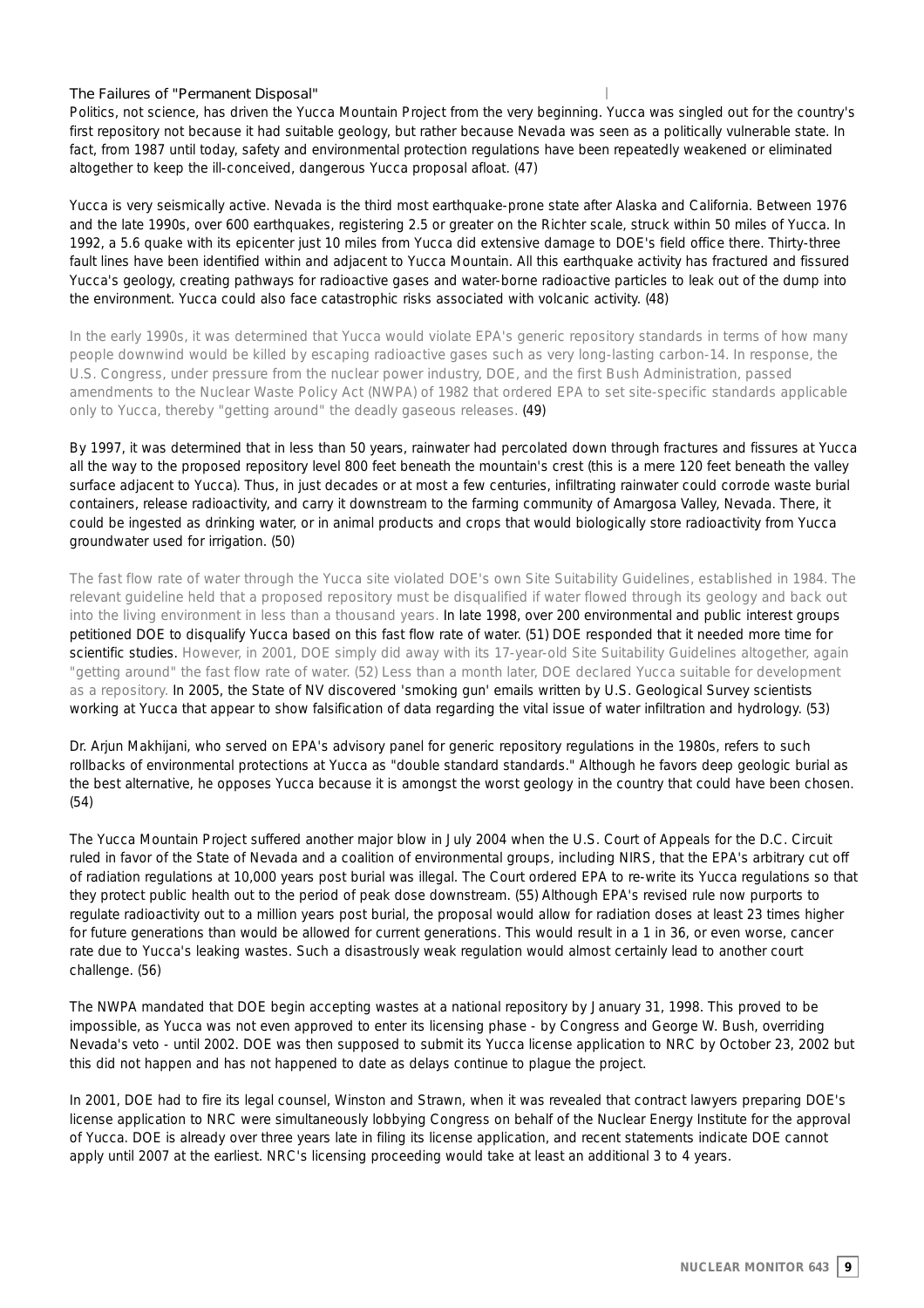The State of Nevada has numerous lawsuits pending against the project and appears determined to fight Yucca in the courts at every opportunity. One suit challenges the proposed 320-mile-long railway needed to deliver the wastes to Yucca. (57) This rail construction would be the largest such project in the U.S. since World War Two; DOE first estimated it would cost US\$880 million, but has recently raised its projection to US\$2 billion. (58) DOE has already spent US\$6 billion at Yucca and recently admitted that the total costs could reach nearly US\$60 billion if the Project goes to completion. But it appears that the actual price tag could be substantially more than that already stunning figure. The Nuclear Waste Fund Fee of nuclear utility ratepayers will generate only about half of the US\$60 billion; the shortfall would have to be appropriated by Congress, yet another unique and unprecedented subsidy to the nuclear power industry at the expense of the federal taxpayer. (59)

The earliest Yucca could open is 2012 although more conservative estimates suggest 2020. Its projected budget for Fiscal Year 2007 is US\$544.5 million, as compared to predictions just three years ago that by now, Yucca's annual budget would surpass US\$2 billion. Congress seems to be losing faith in Yucca ever opening. (60)

DOE, for its part, has announced in recent months a major design overhaul for the repository, guaranteed to prolong the delays for additional years. (61) In December 2005, DOE placed a Stop Work Order on Bechtel-SAIC due to major quality assurance problems identified by whistleblowers. (62) In a surprise move, DOE has now decided not to grant Bechtel-SAIC a five year renewal on its management contract at Yucca due to expire in March 2006, guaranteeing additional delays as Sandia National Laboratory takes over many aspects of Yucca's management. (63) Significantly, another National Lab - Los Alamos - reported in the mid 1990s that so much fissile material could leak out of waste burial containers within Yucca Mountain that a critical mass, inadvertent nuclear chain reaction, and even an atomic explosion could result. This would cause catastrophic radiation releases into the environment. (64) In addition to its scientific, political, and legal woes, Yucca Mountain is sacred to the Western Shoshone Indian Nation, and is located on their un-ceded homelands, as affirmed by the Treaty of Ruby Valley signed by the U.S. government in 1863. The tireless Western Shoshone National Council has vowed to continue fighting for its land rights and against this environmentally racist nuclear waste dump in U.S. courts and international forums. (65)

#### **The Future: Alternatives and Solutions**

The only real solution for the high-level radioactive waste dilemma is to stop making such wastes in the first place. Dangerous, dirty, and deteriorating nuclear power plants must be phased out as quickly as possible. They can be replaced by energy conservation, energy efficiency, and renewable sources of electricity such as solar and wind power.

DOE has predicted that if the 103 commercial reactors operating in the U.S. each continue generating irradiated fuel for 50 years, the quantity of commercial high-level radioactive waste currently in the U.S. (just over 50,000 metric tons) will double by 2046 (to 105,000 metric tons). (66) However, NRC has rubberstamped permission for 37 reactors to operate for a total of 60 years, and many other reactors are lining up for such license extensions. (67) Thus, another decade worth of irradiated fuel generation at each reactor not accounted for by DOE's prediction could occur, representing tens of thousands of additional tons.

In addition, any new reactors built in the U.S. would add to that mountain of radioactive waste. If old and new reactors keep churning out irradiated fuel, the mountain of high-level radioactive waste in the U.S. could even triple its current size. Enough commercial irradiated nuclear fuel - 63,000 metric tons - will exist in the U.S. by 2010 to fill Yucca to its legal limit. Thus, any and all waste generated after that would be in excess of Yucca's capacity, assuming that it opens someday. (68)

A second national repository would be needed and according to the NWPA, this would have to be located in the eastern U.S. In the mid 1980s, DOE investigated sites in Minnesota, Wisconsin, New Hampshire, Virginia, North Carolina, Mississippi, and other eastern states. DOE is supposed to report to Congress and the President by 2010 on the need for a second repository. (69) DOE Deputy Secretary Clay Sell recently told a U.S. Senate Energy and Natural Resources Committee that as many as nine Yucca Mountain-type repositories could be needed in the U.S. alone under the Bush administration's Global Nuclear Energy Partnership, which includes the possibility of importing other countries' commercial irradiated nuclear fuel. (70)

But what can be done about the over 50,000 metric tons of commercial irradiated fuel that already exists in the U.S.? Almost all of it is still stored at the reactors where it was generated but these are located, in many instances, on seacoasts, rivers and lakes. The effects of global warming - rising sea level, and worsening natural disasters such as hurricanes - threaten coastal nuclear plants and the wastes stored there with flooding. The erosion of lakeshores and flooding rivers also threaten inland reactors and their stored wastes. In certain instances, it may be prudent to move wastes a short distance inland or to higher elevation in order to protect against flooding. But the transport of irradiated fuel must be minimized, due to the additional risks it introduces - moving wastes even a short distance raises the problem of contaminating a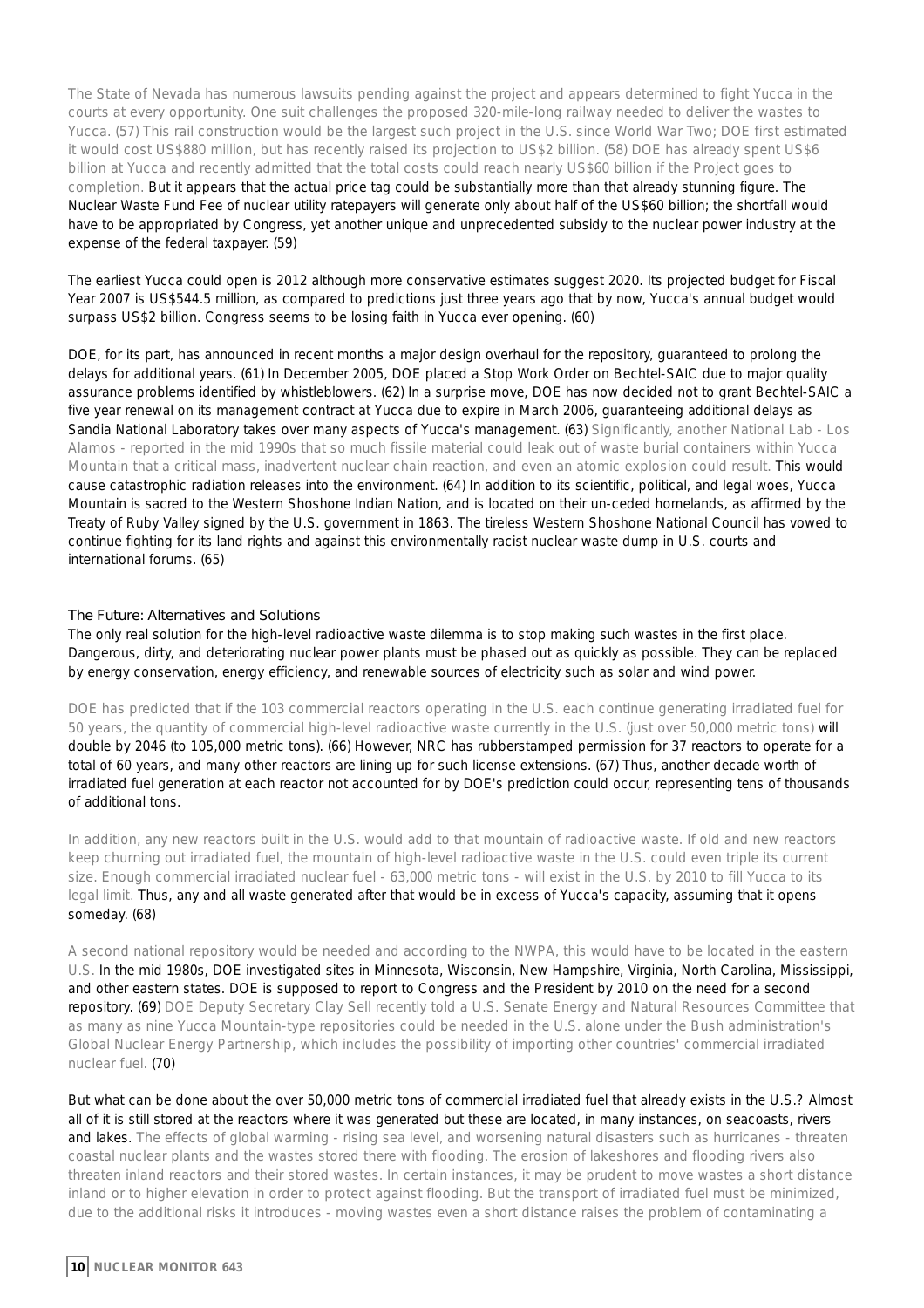new location with radioactivity.

Pools are vulnerable to accidents and attacks, and require constant cooling water circulation over the irradiated fuel to prevent catastrophe. In addition to permanently shutting down reactors, pools should be emptied of the wastes within them as soon as possible (irradiated fuel must cool in pools for five years before it can be transferred to dry storage casks). However, pools should not be dismantled, but rather maintained as a place for waste to be returned to if there is a mishap involving dry storage casks. If pools are dismantled at permanently shut down reactors, a dry cell must be built on site for remote handling and radiation shielding in the event of emergencies involving dry casks.

The reality staring us in the face is that irradiated nuclear fuel will likely remain right where it is - at the reactor sites where it was first generated - for many decades to come. Thus, current methods of dry cask storage must be significantly improved to prioritize safety and security. To guard against terrorist attacks using remotely fired armor-piercing missiles, shaped charges, or other high explosives, dry casks must be fortified or bunkered behind concrete, steel, and/or other defensive structures. Line-of-site attacks must be blocked, such as by building earthen berms (banks) or warehouses around the dry casks. Casks must also be dispersed with distance, so that no single terrorist attack - even one involving a nuclear weapon or other very large explosive - could result in the discharge of all the irradiated fuel into the environment.

To safeguard against accidents involving dry casks, their design and manufacture must be drastically improved. Completely independent third parties must rigorously enforce quality assurance and quality control measures since the industry and NRC have shown they cannot be trusted to do the job. Radiation monitors and temperature controls must be affixed to all dry casks to watch for leaks or overheating due to blocked airflow. Casks must be inspected regularly for signs of deterioration as well as for blockage of air vents by blowing debris or wildlife building nests, risks that could be largely eliminated by putting casks indoors.

Depending on how long waste is stored in casks, it is likely that containers will degrade with age and have to be replaced with brand new casks in future. Irradiated fuel must be monitored in a retrievable fashion so that it can be re-packaged as time goes on, to prevent leakage of radioactivity into the environment. Inadvertent nuclear chain reactions in the fissile materials still in the waste must also be guarded against forevermore into the future. The integrity of fuel rods within dry casks must also be monitored. The more fuel rods deteriorate over time, the more difficult and dangerous it will become to handle, transport, and store them. Efforts must be made to prevent deterioration of irradiated nuclear fuel.

Transport casks must undergo full-scale physical safety testing to destruction, and be designed and manufactured to survive real-world accidents such as long-lasting, high-temperature fires, high-speed crashes, drops from elevations such as bridges or cliffs, and long-duration, deep underwater submersions, as well as an array of potential terrorist attacks. First responders and hospitals across all states targeted for high-level radioactive waste shipments must be trained and equipped to deal with large-scale radiological emergencies.

For worker and public health protection, to prevent environmental devastation, to avoid nuclear weapons proliferation, and to avoid wasting astronomical amounts of money, reprocessing must be prohibited. Environmentally racist attempts at dumping, such as targeting Native American and other people of color and low income communities for so-called "interim" storage of irradiated fuel, must cease.

In terms of proposals for deep geologic storage, a scientifically sound, socially acceptable, and environmentally just program must be established. (71) Stable geology that can isolate the massive amounts of deadly radioactivity for as long as it will remain hazardous - millions of years - is required. Zero radiation release into the biosphere is the goal. The politically driven Yucca Mountain Project fails all such tests, and must be stopped.

The astronomical amounts of ratepayer and taxpayer money saved by halting the Yucca Mountain Project and such dirty and dangerous proposals as reprocessing can be much better invested into implementing better ideas such as those described here.

NIRS and many other groups have long called for a completely independent Blue Ribbon Commission, not beholden to the nuclear establishment in industry and government, to identify the most safe and sound methods for nuclear waste management, keeping in mind that the initial creation of nuclear waste is fundamentally unsafe and unsound. As much scientific and social effort and resources as were put into the Manhattan Project that initiated the creation of our radioactive waste dilemma needs to be invested in the management of high-level radioactive wastes. (72)

The myth of "disposal" must be debunked. Irradiated fuel and high-level radioactive wastes will have to be managed in perpetuity to prevent catastrophic leakage of radioactivity into the environment.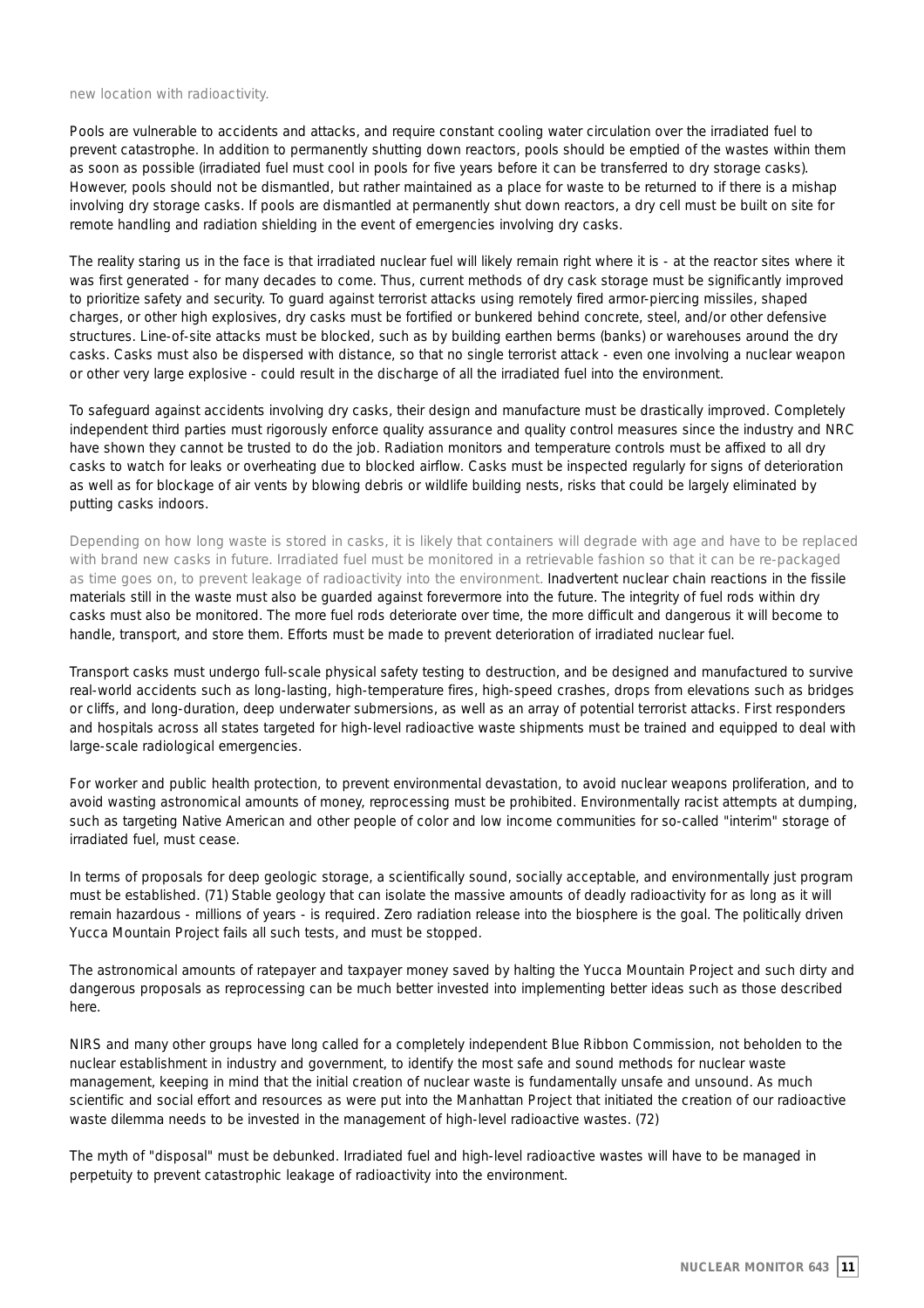#### **References:**

- (1) Dr. Ed Lyman, Union of Concerned Scientists, Nuclear Insecurity Conference, Charlotte, North Carolina, February 2002.
- (2) "Indian Point: Imagining the Unimaginable," Home Box Office (HBO) documentary film by Rory Kennedy, September 2004.
- (3) Robert Alvarez, Jan Beyea, Klaus Janberg, Jungmin Kang, Ed Lyman, Allison Macfarlane, Gordon Thompson, and Frank N. von Hippel, "Reducing the hazards from stored spent power-reactor fuel in the United States", Science & Global Security, Vol. 11, No. 1, 2003, p. 6, http://www.princeton.edu/%7Eglobsec/publications/pdf/11\_1Alvarez.pdf; NRC, "Technical Study of Spent Fuel Pool Accident Risk at Decommissioning Nuclear Power Plants," NUREG-1738, January 2001.
- (4) DOE (U.S. Department of Energy), Final Environmental Impact Statement for Yucca Mountain, Nevada, February 2002. Table A-9, "Radionuclide activity for average pressurized-water reactor [PWR] fuel assemblies," page A-17. DOE's data show that an average PWR irradiated fuel assembly contains over 53,562 curies. Each typical dry cask can hold up to 24 PWR assemblies. Thus, a typical dry cask contains 1,285,500 curies. DOE assumes 23 years of cool down time for an "average" assembly. Irradiated fuel less than 23 years cooled will contain larger amounts of radioactivity.
- (5) Dr. Marvin Resnikoff, Radioactive Waste Management Associates, New York, New York, oral communication to author. Note that this is a conservative calculation, for it accounts for only the radioactivity of the five radioactive isotopes of cesium. All the additional radioactive isotopes present in the waste, and there are hundreds, are not accounted for in this figure.
- (6 ) Alvarez et al., Fig. 3, "Estimated 2003 spent fuel inventory at each U.S. spent-fuel pool," pgs. 8-9; David A. Lochbaum, Nuclear Waste Disposal Crisis, PennWell Publishing Company, Tulsa, OK, 1996, 179 pages.
- (7) Alvarez et al., p. 1.
- (8) David Lochbaum, "Spent Fuel Security," Union of Concerned Scientists, 2005 at http://www.ucsusa.org/clean\_energy/nuclear\_safety/spent-reactor-fuel-security.html; Prairie Island Coalition, "Confronting Nuclear Racism," p. 49, 1996; NRC, Region III (Lisle, IL) technical meeting with Consumers Energy/Nuclear Management Company regarding Palisades nuclear power plant vessel head replacement, December 21, 2005, notes taken by author.
- (9) NRC, NUREG-1738, "Technical Study of Spent Fuel Pool Accident Risk at Decommissioning Nuclear Power Plant, February 2001, Appendix 4, Table A4-7, p. A4-9; Journal News (New York State), "NRC study warns of 500-mile radiation spread," by Roger Witherspoon, November 10, 2002.
- (10) National Academies of Science, "Safety and Security of Commercial Spent Nuclear Fuel Storage: Public Report," National Research Council/NAS, Committee on the Safety and Security of Commercial Spent Nuclear Fuel Storage, Board on Radioactive Waste Management, Division of Earth and Life Studies, April 6, 2005; "Are These Towers Safe: Why America's nuclear power plants are still so vulnerable to terrorist attack and how to make them safer," TIME Magazine, June 20, 2005; NIRS, Nuclear Security and Civil Liberties: http://www.nirs.org/reactorwatch/security/securityhome.htm.
- (11) Alvarez et al., p. 1 and 10; NRC, "A Safety and Regulatory Assessment of Generic BWR and PWR Permanently Shutdown Nuclear Power Plants," 1997.
- (12) See NRC graph at http://www.nrc.gov/waste/spent-fuel-storage/nuc-fuel-pool.html.
- (13) NRC, "Current and Potential Independent Spent Fuel Storage Installations," a hardcopy document provided to NIRS by the U.S. NRC Spent Fuel Project Office's director Bill Brach, dated "Current as of December 2005." This map of the United States shows locations of dry cask storage, as well as numbers of loaded dry casks at each site, and is dated "December 2005."
- (14) David Lochbaum, "Spent Fuel Security," Union of Concerned Scientists, 2005 at http://www.ucsusa.org/clean\_energy/nuclear\_safety/spent-reactor-fuel-security.html; Allison MacFarlane, slideshow presentation, congressional briefing in the U.S. Capitol, January 30, 2003. See also Alvarez et al.
- (15) See NIRS' "Get the Facts on High-Level Atomic Waste Storage Casks" at http://www.nirs.org/radwaste/atreactorstorage/drycaskfactsheet07152004.pdf.
- (16) See http://www.nirs.org/factsheets/nirsfctshtdrycaskvulnerable.pdf, and U.S. Representative Shelley Berkley, 2006, at http://berkley.house.gov/legis/issues/yucca.html. Click on "See the video of a TOW missile penetrating a nuclear waste cask," just above "Letters."
- (17) Arjun Makhijani, Institute for Energy and Environmental Research (IEER), press release, "Independent Institute Recommends Alternative Nuclear Waste Plan: Safer and more environmentally sound than the proposed Yucca Mountain repository," June 4, 2002, at http://www.ieer.org/comments/waste/yuccaalt.html; Gordon Thompson, "Robust Storage of Spent Nuclear Fuel: A Neglected Issue of Homeland Security," Institute for Resource and Security Studies, January 2003. Executive summary viewable at http://www.nirs.org/reactorwatch/security/sechosses012003.pdf; Citizens Awareness Network, see http://www.nukebusters.org/88.0.html and http://www.nukebusters.org/56.0.html.
- (18) DOE, FEIS for Yucca, Appendix J, Transportation, Table J-27 (Barge shipments and ports) and Table J-93 (Estimated transportation impacts for the State of Nevada), February 2002.
- (19) Robert Halstead, "Reported Incidents Involving Spent Nuclear Fuel Shipments, 1949 to Present," May 6, 1996, at http://www.state.nv.us/nucwaste/trans/nucinc01.htm.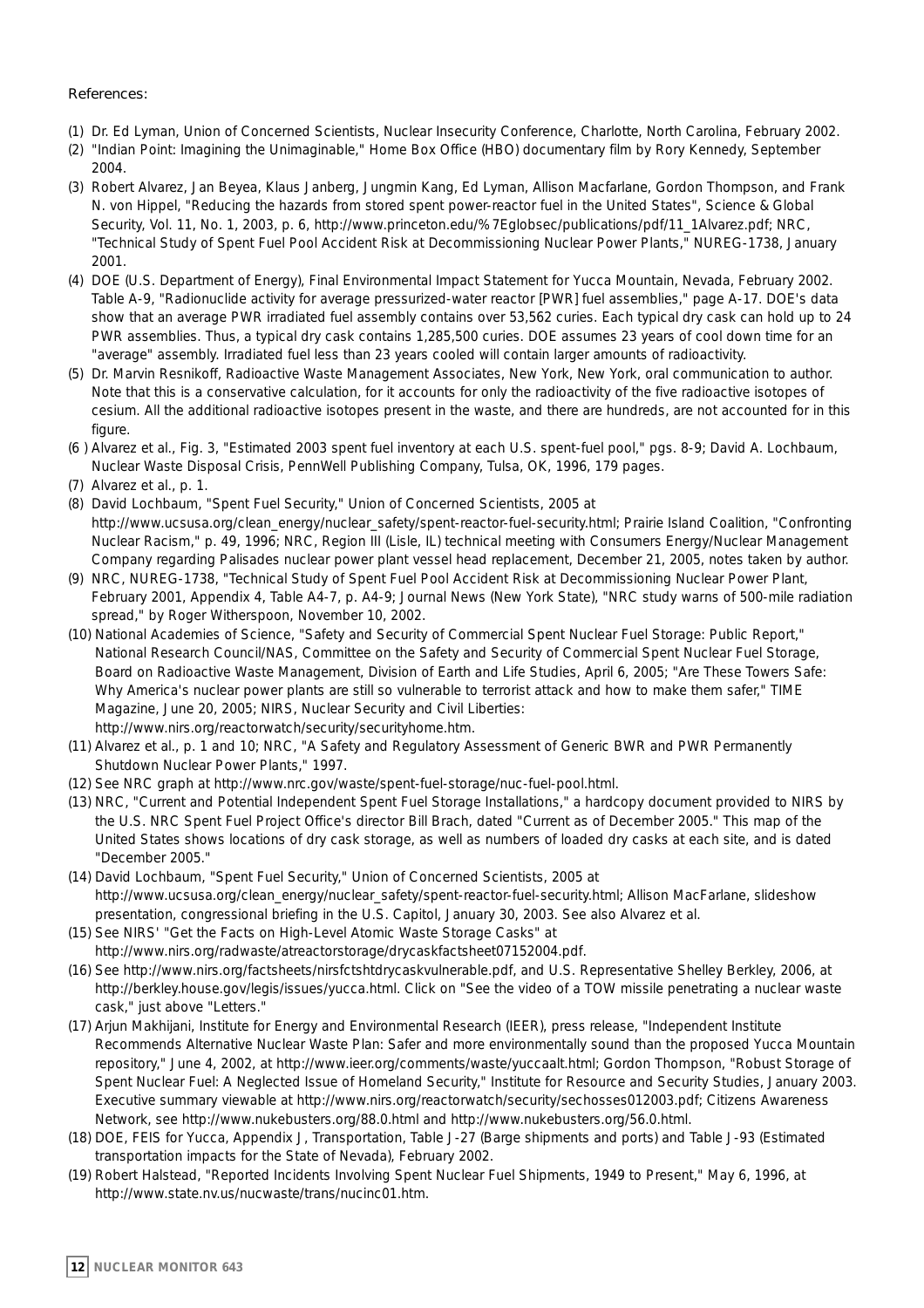- (20) NAS, "Going the Distance? The Safe Transport of Spent Nuclear Fuel and High-Level Radioactive Waste in the United States," Committee on Transportation of Radioactive Waste, National Research Council January 2006.
- (21) Matthew Lamb and Marvin Resnikoff, "Radiological Consequences Of Severe Rail Accidents Involving Spent Nuclear Fuel Shipments To Yucca Mountain: Hypothetical Baltimore Rail Tunnel Fire Involving SNF," Radioactive Waste Management Associates, September 2001, viewable at: http://www.state.nv.us/nucwaste/news2001/nn11459.htm.
- (22) 10CFR71.47, Title 10 (Energy, Chapter I Nuclear Regulatory Commission) Code of Federal Regulations Part 71.47 "External radiation standards for all packages."
- (23) Mycle Schneider, WISE-Paris, Bulletins, Newsletters, "Transport Special Plutonium Investigation n°6/7," News! Figure of the Month, June 1998, 16 pages, viewable at http://www.wise-paris.org/; Robert Halstead, "Reported Incidents Involving Spent Nuclear Fuel Shipments, 1949 to Present," May 6, 1996, at http://www.state.nv.us/nucwaste/trans/nucinc01.htm; Francois Harari, Director of Transnucleaire at COGEMA's La Hague reprocessing facility in France, oral presentation at the Packaging and Transportation of Radioactive Materials (PATRAM) conference in Chicago, Illinois, September 2001 (notes taken by Kevin Kamps, NIRS).
- (24) NAS, "Health Risks from Exposure to Low Levels of Ionizing Radiation: BEIR VII Phase 2," Committee to Assess Health Risks from Exposure to Low Levels of Ionizing Radiation, National Research Council, 2005.
- (25) See http://www.nirs.org/mononline/germanwastetransport.htm.
- (26) Lochbaum, 1996, p.73.
- (27) Lochbaum, 1996, pgs. 71-72; Jeff Long, environmental reporter, "Illinois in the middle of nuclear waste tiff: Plan to ship spent fuel cross-country raises safety concerns and reignites debate over nuclear waste, Chicago Tribune, August 23, 2001; NRC, press release, "NRC Renews License For Interim Spent Fuel Storage Installation At G.E. Morris Facility In Illinois," December 30, 2004, at http://www.nrc.gov/reading-rm/doc-collections/news/2004/04-166.html.
- (28) Lochbaum, 1996 pgs. 69-71; Newsday (NY), "Train Loaded with radioactive waste leaves New York," July 16, 2003.
- (29) DOE, Table 5-9, "Summary of Closure Costs for Implementing Alternative I (Removal)," pg. 5-35, U.S. Department of Energy and New York State Energy Research and Development Authority, Draft Environmental Impact Statement for Completion of the West Valley Demonstration Project and Closure or Long-Term Management of Facilities at the Western New York Nuclear Service Center, January 1996.
- (30) STOA, Scientific and Technical Options Assessment, European Parliament, "Possible Toxic Effects from the Nuclear Reprocessing Plants at Sellafield (UK) and Cap de la Hague (France)," September 2001, viewable at http://www.wiseparis.org/.
- (31) CORE, Cumbrians Opposed to a Radioactive Environment, briefing, "Plutonium in Children's Teeth," December 11, 2003, viewable at http://www.corecumbria.co.uk/
- (32) World Information Service on Energy-Amsterdam, WISE News Communique "OSPAR 2000: End to reprocessing at Sellafield and La Hague?" May 26, 2000.
- (33) References to these studies available upon request from Cindy Folkers, Radiation and Health Specialist at NIRS, cindyf@nirs.org.
- (34) "Huge radioactive leak closes Thorp nuclear plant," The Guardian, May 9, 2005; "Thorp reprocessing should never be restarted - boss" The Observer, May 15, 2005.
- (35) NIRS, "Mudding the Waters: Cogema's Hidden Environmental Crimes," Special Edition: The Globalization of the Nuclear Power Industry, NIRS Nuclear Monitor newsletter, April 2000, at http://www.nirs.org/mononline/cogemamonitor.htm.
- (36) References to these studies available upon request from Cindy Folkers, Radiation and Health Specialist at NIRS, cindyf@nirs.org.
- (37) Arjun Makhijani, Ph.D. and Michele Boyd, Institute for Energy and Environmental Research, "Nuclear Dumps by the Riverside: Threats to the Savannah River from Radioactive Contamination at the Savannah River Site (SRS)," March 11, 2004, at http://www.ieer.org/reports/srs/index.html.
- (38) Arjun Makhijani, "Glass in the Rocks: Some Issues Concerning the Disposal of Radioactive Borosilicate Glass in a Yucca Mountain Repository," Takoma Park, MD: IEER, January 29, 1991.
- (39) Makhijani, Hu, Yih, Arjun Makhijani, Howard Hu, and Katherine Yi, editors, "Nuclear Wastelands: A Global Guide to Nuclear Weapons Production and Its Health and Environmental Effects," by a Special Commission of International Physicians for the Prevention of Nuclear War and the Institute for Energy and Environmental Research, Cambridge, MA: The MIT Press, 1995.
- (40) See "The History of Targeting Native American Communities with High-Level Atomic Waste Dumps" at http://www.nirs.org/radwaste/scullvalley/historynativecommunitiesnuclearwaste06142005.pdf.
- (41) See http://www.nirs.org/radwaste/scullvalley/goshutepfstimeline061405.pdf and http://www.nirs.org/factsheets/pfsejfactsheet.htm.
- (42) See http://www.nirs.org/radwaste//atreactorstorage/shiranialleg04.htm.
- (43) ASLB, Atomic Safety and Licensing Board, Memorandum regarding Private Fuel Storage, February 24, 2005, "Opinion of Judge Lam, Dissenting," pages D-1 to D-7; NRC Commissioners, Memorandum and Order regarding Private Fuel Storage, September 9, 2005, at http://www.nrc.gov/reading-rm/doc-collections/commission/orders/2005/2005-19cli.pdf (Jaczko dissent pages 28 to 32).
- (44) http://www.nirs.org/reactorwatch/security/secnrcorder12172002pfs.pdf.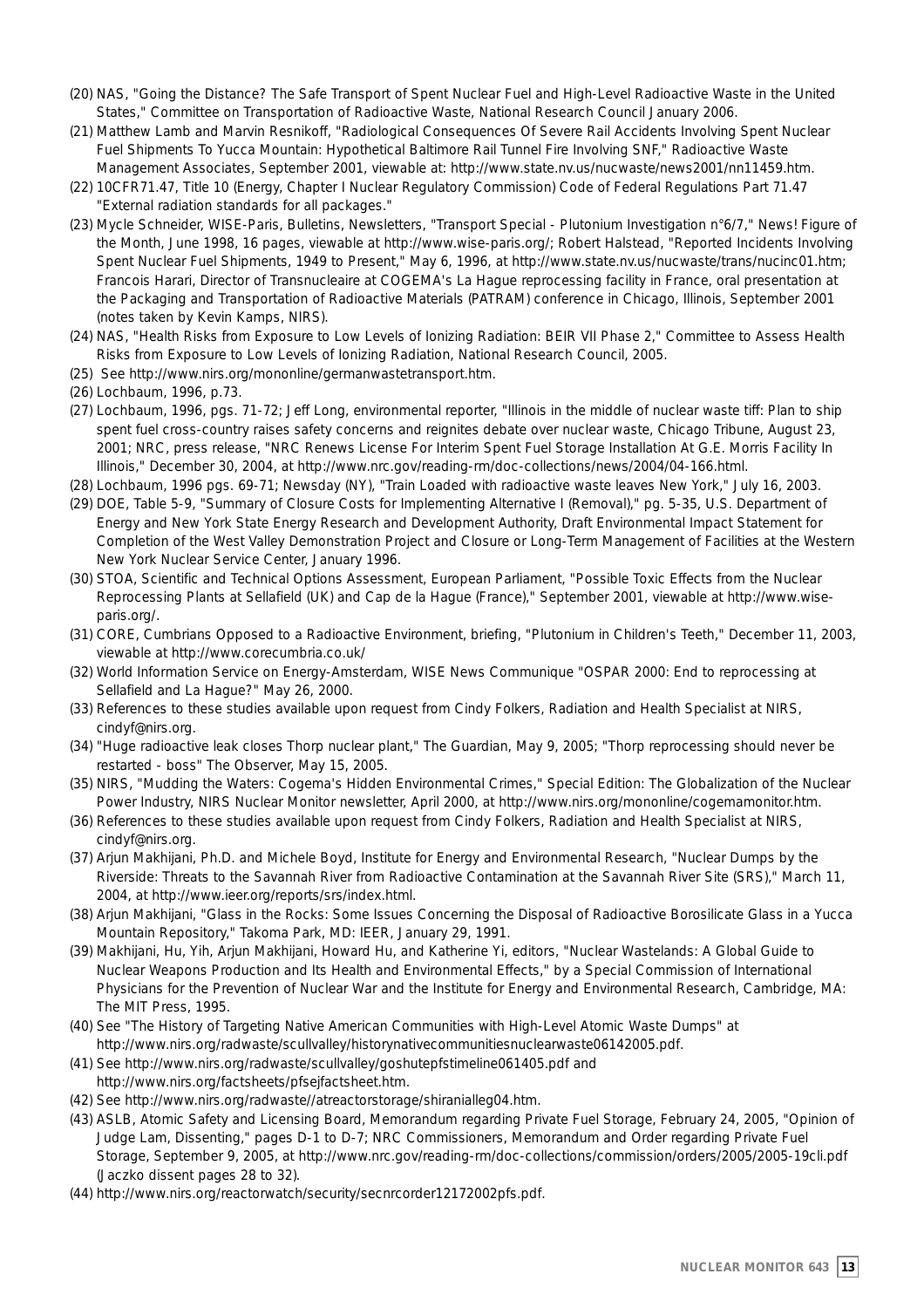- (45) Struglinski, Suzanne, "Cedar Mountain OK dents nuclear plans," Deseret Morning News, January 7, 2006, at http://deseretnews.com/dn/view2/1,4382,635174625,00.html?textfield=nuclear.
- (46) Gehrke, Robert, "Nuclear Waste Storage: Four Companies Hold a 68% Interest in the Project," Salt Lake Tribune, December 21, 2005.
- (47) See http://www.nirs.org/radwaste/yucca/yucca25.htm.
- (48) See http://www.state.nv.us/nucwaste/yucca/seismo01.htm; Eugene I. Smith and Deborah L. Keenan, "Yucca Mountain Could Face Greater Volcanic Threat," Eos Magazine, Transactions, American Geophysical Union, Vol. 86, No. 35, 30 August 2005, Pages 317 to 321, at http://www.state.nv.us/nucwaste/news2005/pdf/eos20050830.pdf.
- (49) See http://www.ieer.org/comments/waste/yuccaitaly.html.
- (50) Wald, Matt, "Doubt Cast on Prime Site As Nuclear Waste Dump: Study Aids Opponents of Nevada Burial," New York Times, June 20, 1997.
- (51) See http://www.nirs.org/radwaste/yucca/yuccahome.htm under 1998.
- (52) Tetrault, Steve, "Yucca Mountain: DOE denies appeal on site rules," Las Vegas Review-Journal, December 15, 2001 at http://www.lvrj.com/cgi-bin/printable.cgi?/lvrj\_home/2001/Dec-15-Sat-2001/news/17677174.html
- (53) See http://www.state.nv.us/nucwaste/news2005/pdf/ymchron01.pdf.
- (54) See http://www.ieer.org/sdafiles/vol\_7/7-3/index.html.
- (55) See http://www10.antenna.nl/wise/.
- (56) See http://www.nirs.org/alerts/10-05-2005/1.
- (57) See http://www.state.nv.us/nucwaste/news2005/pdf/nv050621doe.pdf.
- (58) See http://www.reviewjournal.com/lvrj\_home/2005/Dec-07-Wed-2005/news/4665289.html.
- (59) See http://www.ocrwm.doe.gov/pm/pdf/tslccr1.pdf.
- (60) See http://www.ocrwm.doe.gov/pm/budget/budgetrollout\_07/budgetrollout\_07.pdf.
- (61) See http://www.reviewjournal.com/lvrj\_home/2005/Oct-26-Wed-2005/news/3998846.html.
- (62) See http://www.reviewjournal.com/lvrj\_home/2006/Jan-06-Fri-2006/news/5232916.html.
- (63) See http://www.reviewjournal.com/lvrj\_home/2006/Jan-21-Sat-2006/news/5470852.html.
- (64) Broad, William J., "Scientists Fear Atomic Explosion of Buried Waste," New York Times, March 5, 1995.

(65) See http://www.wsdp.org/.

- (66) DOE Yucca FEIS, Tables A-7 and A-8, February 2002.
- (67) See http://www.nrc.gov/reactors/operating/licensing/renewal/applications.html.
- (68) DOE Yucca FEIS, Tables A-7 and A-8, February 2002.
- (69) The Nuclear Waste Policy Act, as Amended, Subtitle E-Redirection of the Nuclear Waste Program, Selection of Yucca Mountain Site, Sec. 161, subpart (b), which reads: "Report. The Secretary shall report to the President and to Congress on or after January 1, 2007, but not later than January 1, 2010, on the need for a second repository."
- (70) DOE handout, "The Key Elements of the Global Nuclear Energy Partnership," brought by DOE Deputy Secretary Clay Sell to the Senate Appropriations Committee, Energy and Water Subcommittee, hearing chaired by U.S. Senator Pete Domenici (Republican-New Mexico) on March 2, 2006-hardcopies available upon request from Kevin Kamps, at NIRS, kevin@nirs.org.
- (71) See for instance, Arjun Makhijani and Scott Saleska, "High-Level Dollars, Low-Level Sense: A Critique of Present Policy for the Management of Long-Lived Radioactive Waste and Discussion of an Alternative Approach," IEER, New York, New York: The Apex Press, 1992; also IEER, Science for Democratic Action newsletter, "IEER's Plan for Management of Highly Radioactive Waste," Vol. 7, No. 3, May 1999, at http://www.ieer.org/sdafiles/vol\_7/7-3/index.html; for principles of environmental justice, see the websites of the Center for Health, Environment and Justice (http://www.chej.org/) and the Indigenous Environmental Network (http://www.ienearth.org/), as well as http://www.ejnet.org/ej/.
- (72) See http://www.nirs.org/factsheets/indcomm.htm.

**Contact:** Kevin Kamps at NIRS, kevin@nirs.org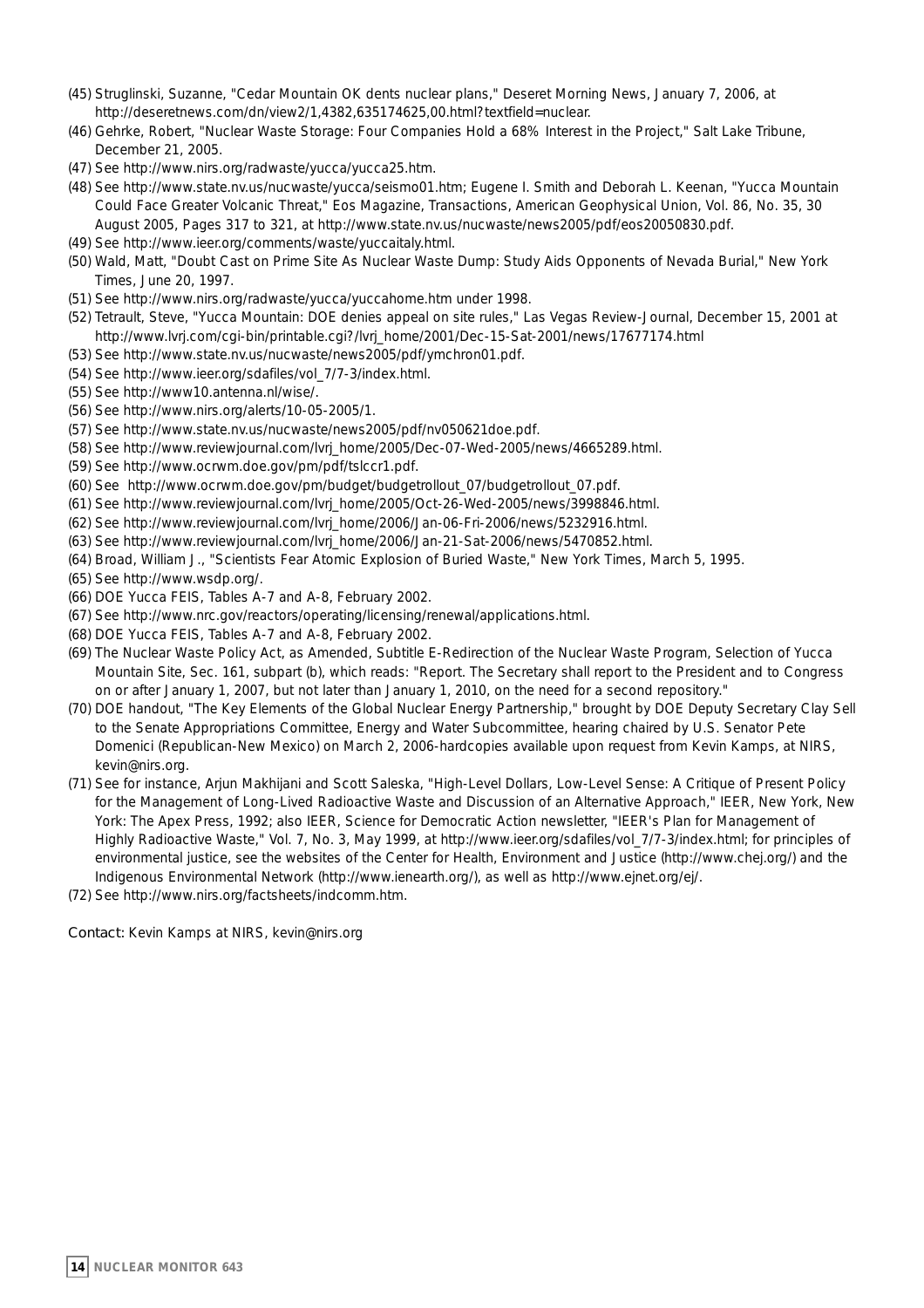#### WISE/NIRS offices and relays

#### **WISE Amsterdam**

P.O. Box 59636 1040 LC Amsterdam The Netherlands Tel: +31 20 612 6368 Fax: +31 20 689 2179 Email: wiseamster@antenna.nl Web: www.antenna.nl/wise

#### **NIRS**

1424 16th Street NW, #404 Washington, DC 20036 USA Tel: +1 202 328 0002 Fax: +1 202 462 2183 Email: nirsnet@nirs.org Web: www.nirs.org

#### **NIRS Southeast**

P.O. Box 7586 Asheville, NC 28802 USA Tel: +1 828 675 1792 Email: nirs@main.nc.us

#### **WISE Argentina**

c/o Taller Ecologista CC 441 2000 Rosario **Argentina** Email: wiseros@ciudad.com.ar Web: www.taller.org.ar

#### **WISE Austria**

c/o Plattform gegen Atomgefahr Mathilde Halla Landstrasse 31 4020 Linz Austria Tel: +43 732 774275; +43 664 2416806

Fax: +43 732 785602Email: post@atomstopp.at Web: www.atomstopp.com

#### **WISE Czech Republic**

c/o Jan Beranek Chytalky 24 594 55 Dolni Loucky Czech Republic Tel: +420 604 207305 Email: wisebrno@ecn.cz Web: www.wisebrno.cz

#### **WISE India**

42/27 Esankai Mani Veethy Prakkai Road Jn. Nagercoil 629 002, Tamil Nadu India Email: drspudayakumar@yahoo.com;

**WISE Japan** P.O. Box 1, Konan Post Office Hiroshima City 739-1491 Japan

#### **WISE Russia**

P.O. Box 1477 236000 Kaliningrad Russia Tel/fax: +7 95 2784642 Email: ecodefense@online.ru Web: www.antiatom.ru

#### **WISE Slovakia**

c/o SZOPK Sirius Katarina Bartovicova Godrova 3/b 811 06 Bratislava Slovak Republic Tel: +421 905 935353 Email: wise@wise.sk Web: www.wise.sk

#### **WISE South Africa**

c/o Earthlife Africa Cape Town Liz Mc Daid P.O. Box 176 Observatory, 7935 Cape Town Tel:+27-21-683-5182 Email: liziwe@mweb.co.za Web: www.earthlife-ct.org.za

#### **WISE Sweden**

c/o FMKK Barnängsgatan 23 116 41 Stockholm Sweden Tel: +46 8 84 1490 Fax: +46 8 84 5181 Email: info@folkkampanjen.se Web: www.folkkampanjen.se c/o FMKK

#### **WISE Ukraine**

P.O. Box 73 Rivne-33023 Ukraine Tel/fax: +380 362 237024 Email: ecoclub@ukrwest.net Web: www.atominfo.org.ua

#### **WISE Uranium**

Peter Diehl Am Schwedenteich 4 01477 Arnsdorf Germany Tel: +49 35200 20737 Email: uranium@t-online.de Web: www.wise-uranium.org

#### WISE AMSTERDAM/NIRS

#### **ISSN:** 1570-4629

**Reproduction** of this material is encouraged. Please give credit when reprinting.

**Editorial team:** Tinu Otoki and Peer de Rijk (WISE Amsterdam), Michael Mariotte (NIRS).

With **contributions** from NIRS.

**The next issue** (644) will be mailed out on April 22, 2006.